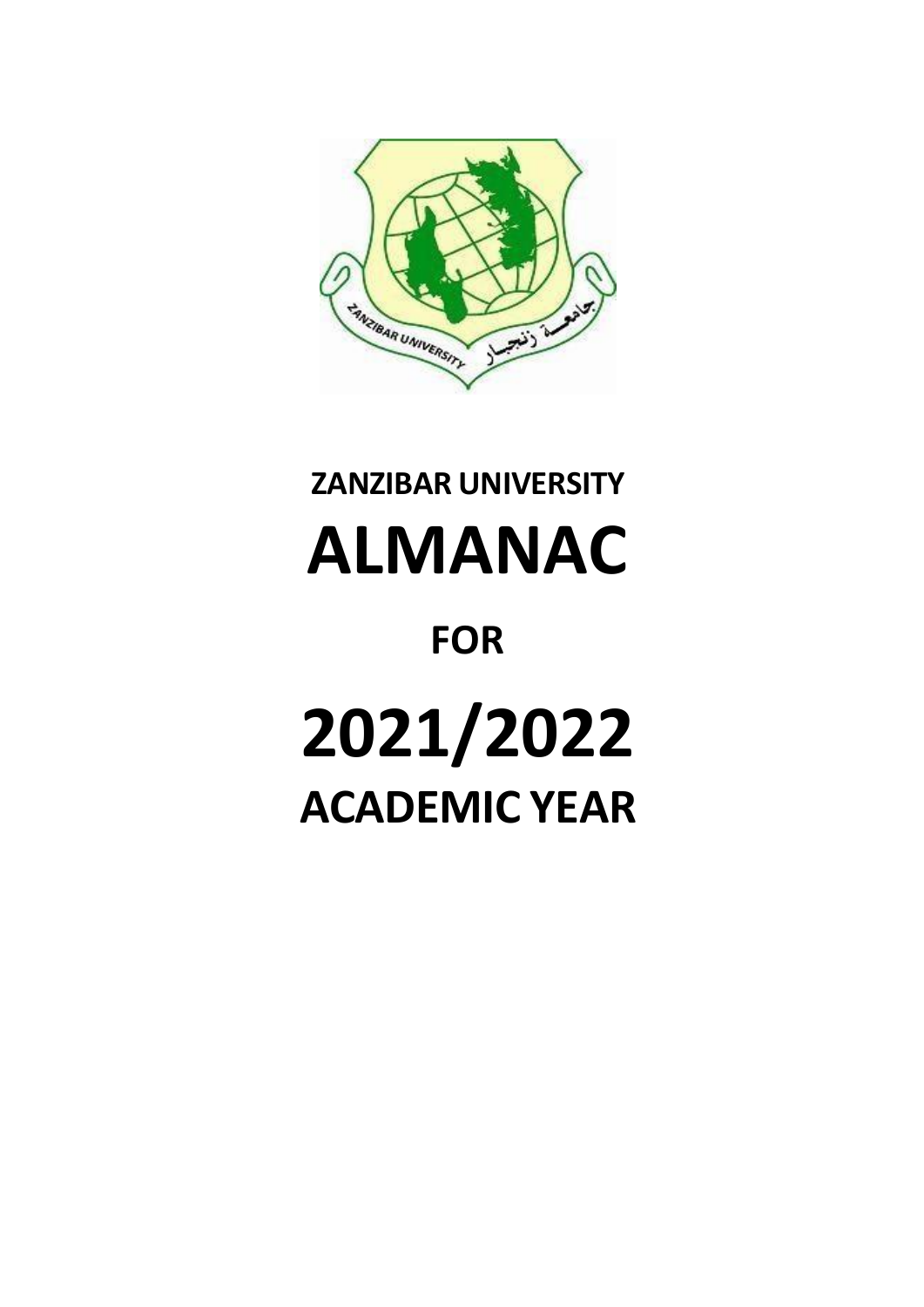# **ABBREVIATIONS/ACRONYMS**

| <b>BSN</b>   | Ξ        | Bachelor of Science (Nursing)                  |
|--------------|----------|------------------------------------------------|
| <b>BSCP</b>  | $=$      | Bachelor of Science in Counseling Psychology   |
| Certif.      | $=$      | Certificate                                    |
| Commit.      | Ξ        | Committee                                      |
| Dip.         | $=$      | Diploma                                        |
| <b>DNM</b>   | $=$      | Diploma in Nursing and Midwifery               |
| <b>DMLS</b>  | $=$      | Diploma in Medical Laboratory Science          |
| Exam/s.      | $=$      | Examination/s                                  |
| <b>FBA</b>   | $=$      | <b>Faculty of Business Administration</b>      |
| <b>FLS</b>   | $=$      | Faculty of Law and Shariah                     |
| <b>FASS</b>  | Ξ        | <b>Faculty of Arts and Social Sciences</b>     |
| FoE          | Ξ        | <b>Faculty of Engineering</b>                  |
| <b>FoHAS</b> | Ξ        | <b>Faculty of Health and Allied Sciences</b>   |
| FoS          | Ξ        | <b>Faculty of Science</b>                      |
| <b>ICE</b>   | Ξ        | Institute of Continuing Education              |
| <b>IPGSR</b> | Ξ        | Institute of Postgraduate Studies and Research |
| <b>NEA</b>   | $=$      | Non Examination Agenda                         |
| Registr.     | $=$      | Registration                                   |
| Supp.        | Ξ        | Supplementary                                  |
| Sem.         | Ξ        | Semester                                       |
| Sitt.        | $\equiv$ | Sitting                                        |
| ZANUSO       | $=$      | Zanzibar University Students' Organisation     |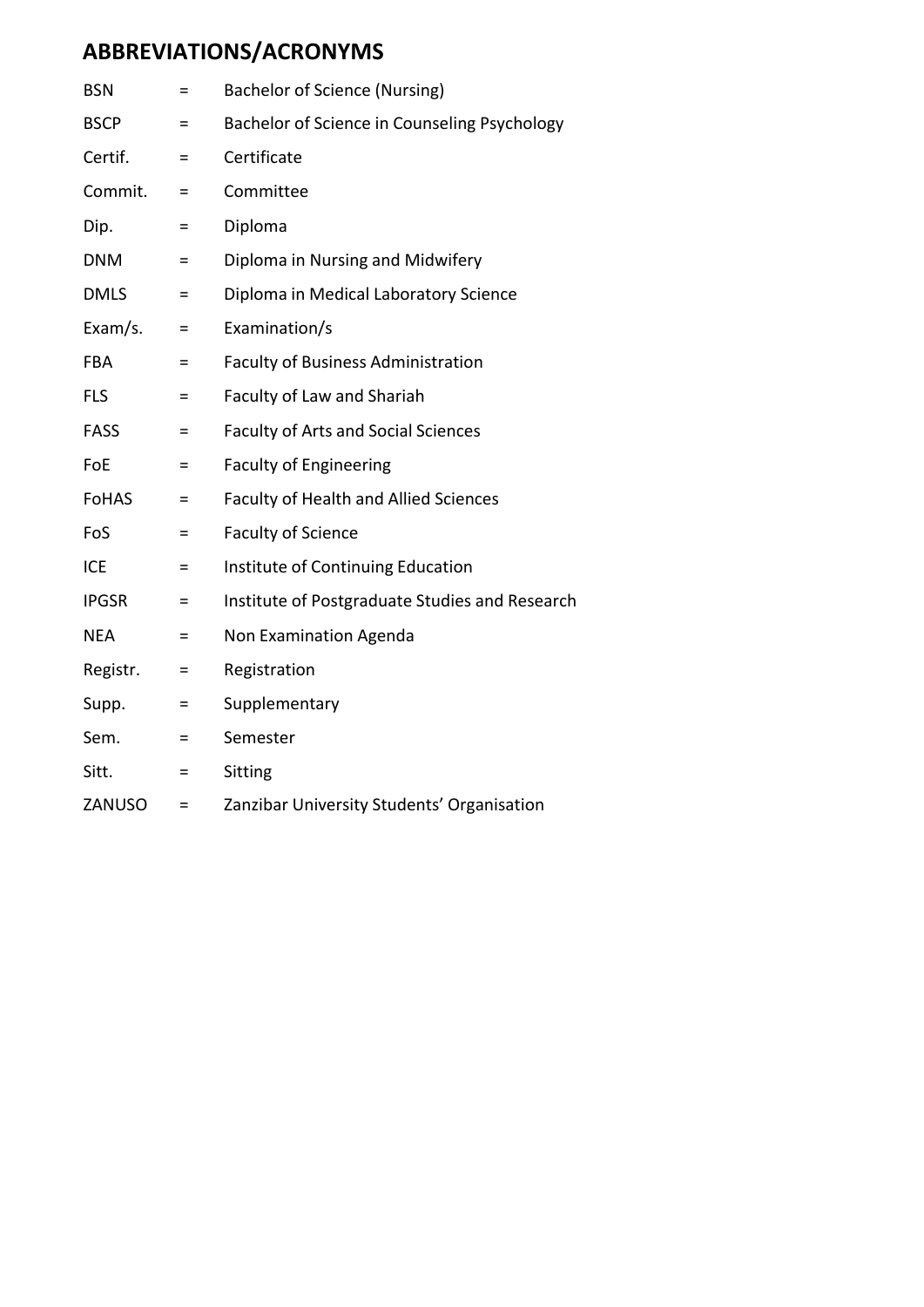## **1. ACADEMIC CALENDER FOR ALL FACULTIES EXCEPT FoHAS**

#### **A) SEMESTER ONE**

#### **NEW STUDENTS' ORIENTATION (1 WEEK)**

**REGISTRATION(2 WEEKS)**

#### **LECTURES (15 WEEKS)**

#### **EXAMINATIONS (2 WEEKS)**

#### **INTER-SEMESTER BREAK (4 WEEKS)**

## **MARKING (2 WEEKS)**

#### **PROVISIONAL RESULTS**

Friday 11 March 2022

## **B) SEMESTER TWO**

## **REGISTRATION (2 WEEKS)**

## **LECTURES (15 WEEKS)**

## **EXAMINATIONS (2 WEEKS)**

Begins: Monday 18 October 2021 Ends: Friday 22 October 2021

Begins: Begins: Exercise 2021 Ends: Friday 05 November 2021

Begins: Begins: Exercise of the Contract of the Monday 25 October 2021 Ends: Friday 04 February 2022

Begins: Monday 07 February 2022 Ends: Friday 18 February 2022

Begins: Monday 21 February 2022 Ends: Friday 18 March 2022

Begins: Monday 21 February 2022 Ends: Friday 04 March 2022

Begins: Begins: Exercísion Company 21 Monday 21 March 2022 Ends: Friday 01April 2022

Begins: Begins: **Monday 21 March 2022** Ends: Friday 01 July 2022

Begins: Monday 04 July 2022 Ends: Friday 15 July 2022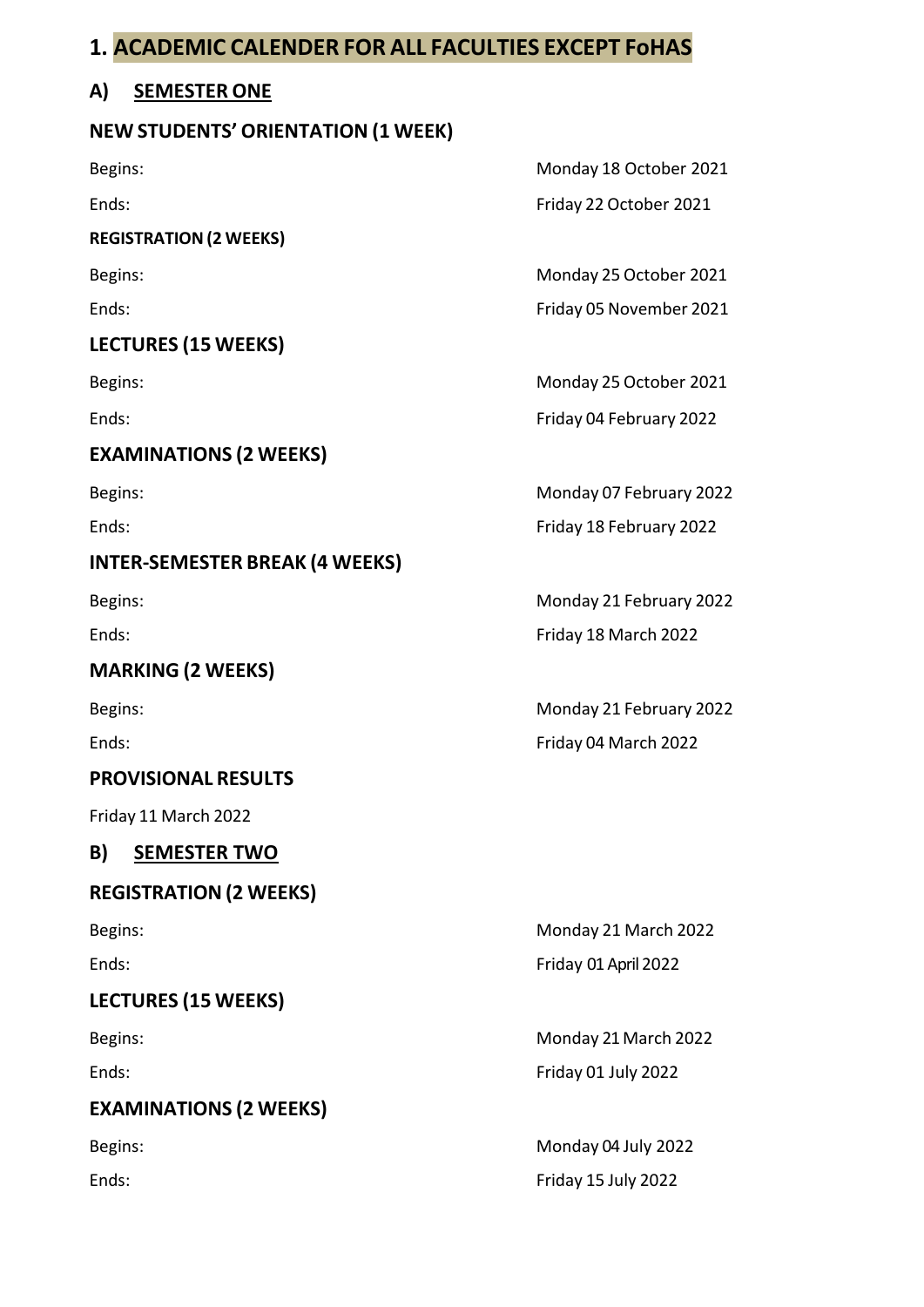#### **LONG VACATION (12 WEEKS)**

#### **FIELD ATTACHMENT/TEACHING PRACTICE**

Ends: (6 Weeks for FBA & FASS) Friday 02 September 2022

Ends: (8 Weeks for FoE & FLS) Friday 16 September 2022

#### **MARKING (2 WEEKS)**

#### **EXTERNAL EXAMINERS BOARD MEETING (2 DAYS)**

#### **PROVISIONAL RESULTS**

Friday 12 August 2022

#### **FIRST SITTING & SUPPLEMENTARY EXAMINATIONS FOR ALL FACULTIES (2 WEEKS)**

#### **MARKING (2 WEEKS)**

Begins: **Monday 17 October 2022** 

Ends: Friday 28 October 2022

#### **PROVISIONAL RESULTS**

Friday 11th November 2022

## **20TH GRADUATION CEREMONY (PROVISIONAL)**

Wednesday 30 November 2022

Begins: **Monday 18 July 2022** Ends: Friday 07 October 2022

Begins: **Monday 25 July 2022** 

Begins: Monday 18 July 2022 Ends: Friday 29 July 2022

Begins: Saturday 06 August 2022 Ends: Sunday 07 August 2022

Begins: Monday 03 October 2022

Ends: Friday 14 October 2022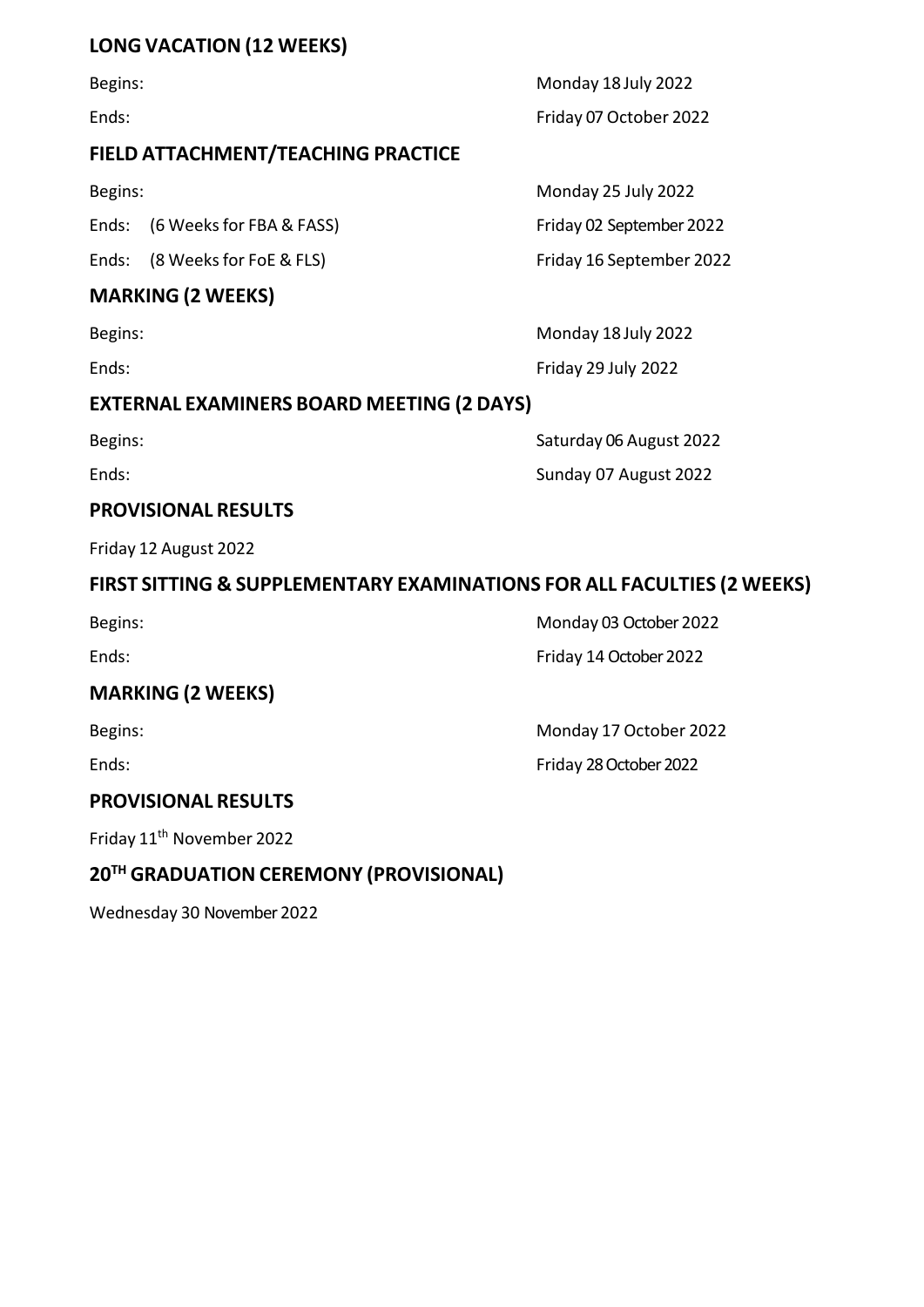# **2. ACADEMIC CALENDER FOR FoHAS**

#### **A) SEMESTER ONE**

#### **NEW STUDENTS' ORIENTATION (1 WEEK)**

#### **REGISTRATION (2 WEEKS)**

#### **LECTURES FOR BSCP & BSN (18 WEEKS)**

#### **EXAMINATIONS FOR BSCP & BSN (2 WEEKS)**

#### **INTER-SEMESTER BREAK FOR BSCP & BSN (2 WEEKS)**

#### **MARKING FOR BSCP & BSN (2 WEEKS)**

#### **PROVISIONAL RESULTS**

Friday 25 March 2022

#### **B) SEMESTER TWO**

#### **REGISTRATION FOR BSCP & BSN (2 WEEKS)**

#### **LECTURES FOR BSCP & BSN (18 WEEKS)**

#### **EXAMINATIONS FOR BSCP & BSN (2 WEEKS)**

Begins: Monday 18 October 2021 Ends: Friday 22 October 2021

Begins: Monday 25 October 2021

Ends: Friday 05 November 2021

Begins: Monday 25 October 2021

Ends: Friday 25 February 2022

Begins: Begins: Exercise of the Contractor of the Monday 28 February 2022 Ends: Ends: Ends: Ends: Ends: Ends: Ends: Ends: Ends: Ends: Ends: Ends: Ends: Ends: Ends: Ends: Ends: Ends: Ends: Ends: Ends: Ends: Ends: Ends: Ends: Ends: Ends: Ends: Ends: Ends: Ends: Ends: Ends: Ends: Ends: Ends: Ends:

Begins: Begins: **Monday 14 March 2022** Ends: Friday 25 March 2022

Begins: **Monday 07 March 2022** Ends: Friday 18 March 2022

Begins: Begins: **Monday 28th March 2022** Ends: Friday 08 April 2022

Begins: Begins: **Monday 28th March 2022** Ends: Friday 29 July 2022

Begins: **Monday 01 August 2022** Ends: Friday 12 August 2022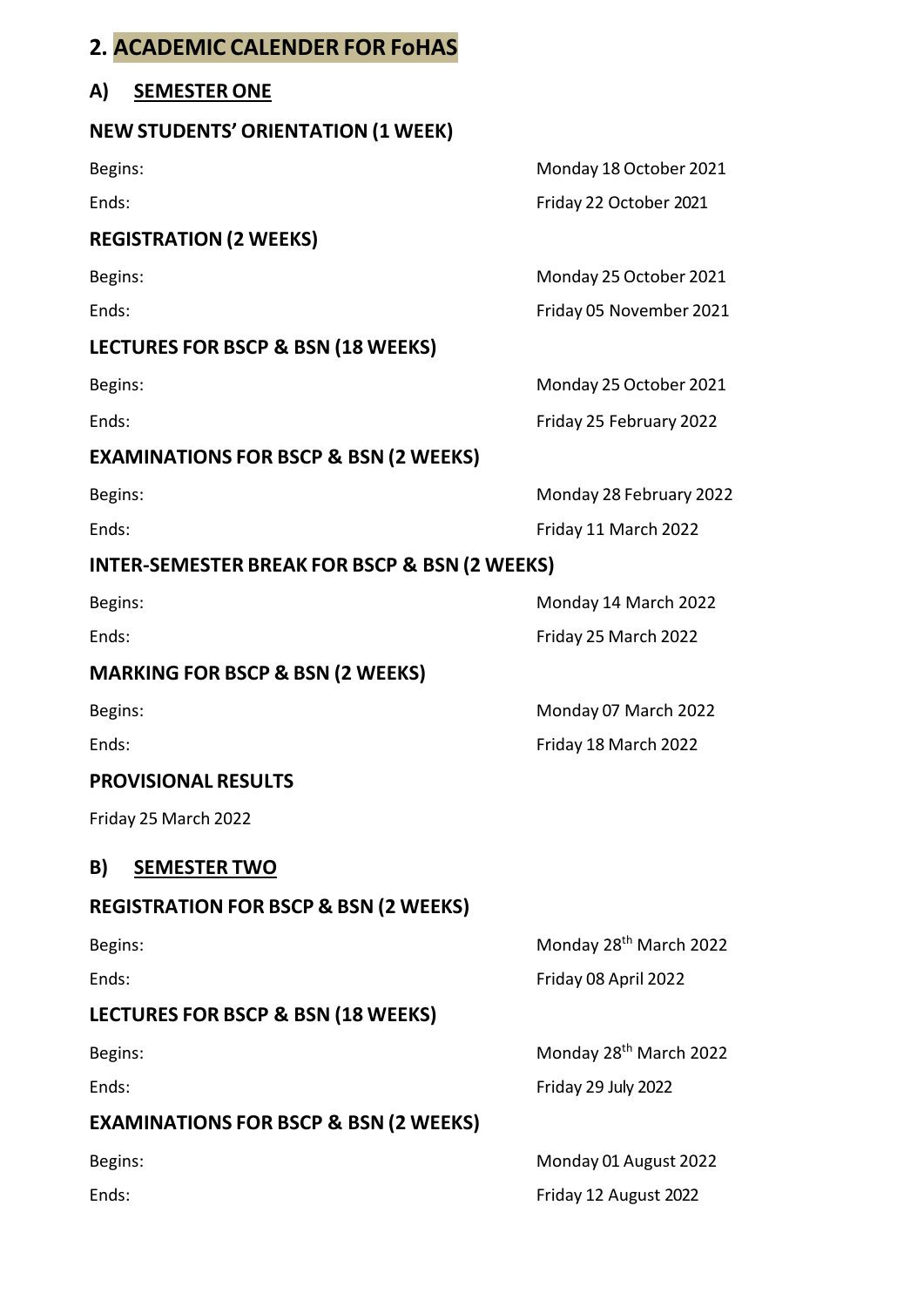#### **LONG VACATION FOR BSCP & BSN (8 WEEKS)**

#### **MARKING FOR BSCP & BSN (2 WEEKS)**

#### **PROVISIONAL RESULTS**

Friday 2<sup>nd</sup> September 2022

#### **FIRST SITTING & SUPPLEMENTARY EXAMINATIONS FOR BSCP & BSN (2 WEEKS)**

Begins: Monday 03 October 2022 Ends: Friday 07 October 2022

#### **MARKING (2 WEEKS)**

Begins: Begins: Begins: Begins: Begins: Begins: Begins: Begins: Begins: Begins: Begins: Begins: Begins: Begins: Begins: Begins: Begins: Begins: Begins: Begins: Begins: Begins: Begins: Begins: Begins: Begins: Begins: Begins

# **PROVISIONAL RESULTS**

Friday 11th November 2022

#### **20TH GRADUATION CEREMONY (PROVISIONAL)**

Wednesday 30<sup>th</sup> November, 2022

Begins: **Monday 15 August 2022** Ends: Friday 07 October 2022

Begins: Monday 08 August 2022 Ends: Friday 19 August 2022

Ends: Friday 21 October 2022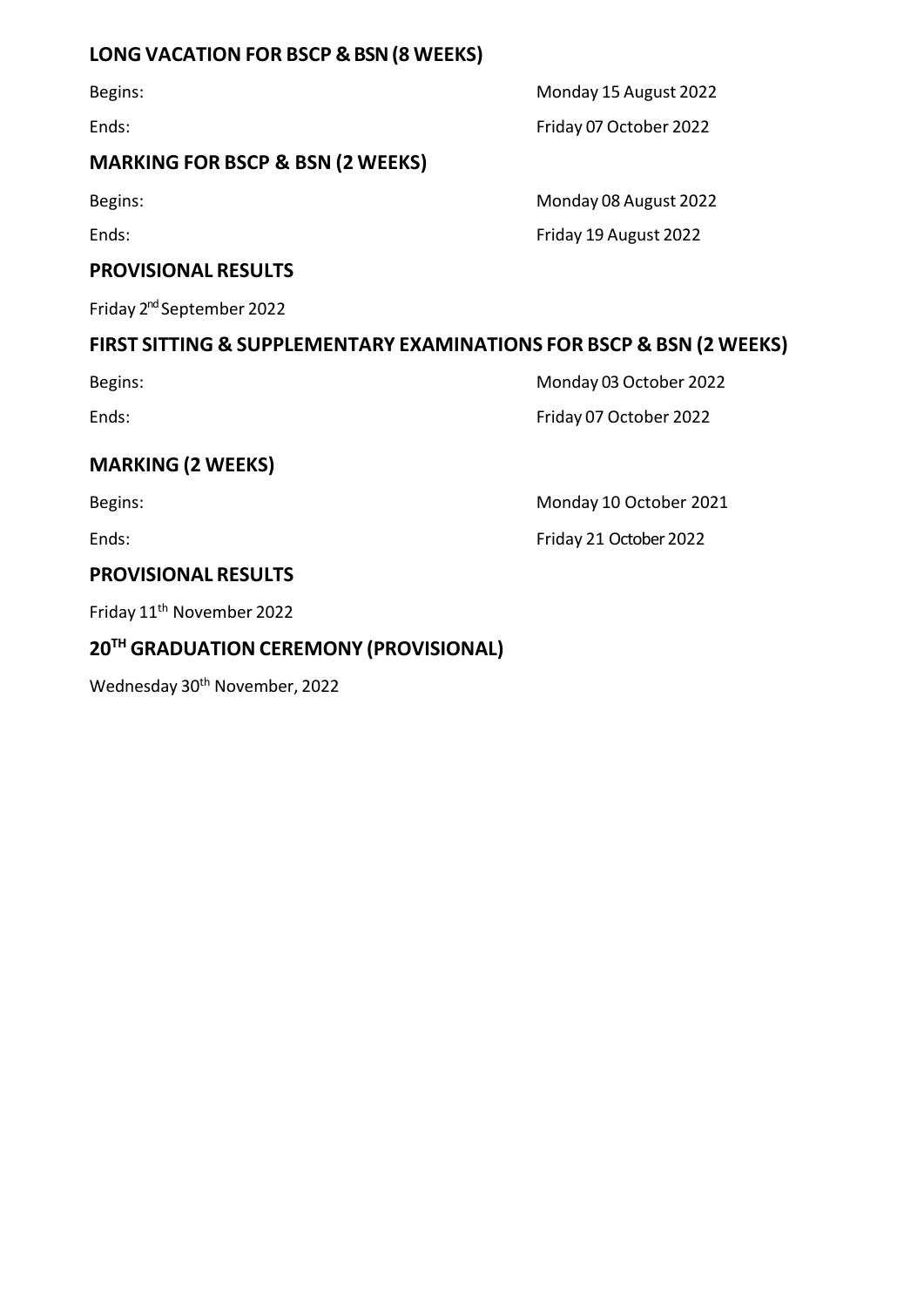## **3. ACADEMIC CALENDER FOR ICE**

#### **ACADEMIC CALENDER FOR WEEK END DIPLOMAS**

#### **A) SEMESTER ONE**

#### **NEW STUDENTS' ORIENTATION (1 WEEK)**

#### **REGISTRATION (2 WEEKS)**

#### **LECTURES (15 WEEKS)**

#### **EXAMINATION PREPARATION (1 WEEK)**

#### **EXAMINATIONS (9 DAYS)**

#### **INTERSEMESTER BREAK/INTERNSHIP (4 WEEKS)**

#### **MARKING (2 WEEKS)**

#### **PROVISIONAL RESULTS**

Friday 11 March 2022

#### **B) SEMESTER TWO**

**REGISTRATION (2 WEEKS)**

Begins: Monday 04 October 2021 Ends: Friday 08 October 2021

Begins: Saturday 09 October 2021

Ends: Sunday 24 October 2021

Begins: Saturday 09 October 2021 Ends: Sunday 23 January 2022

Begins: Monday 24 January 2022 Ends: Friday 28 January 2022

Begins: Saturday 29 January 2022 Ends: Sunday 06 February 2022

Begins: Monday 07 February 2022 Ends: Ends: Ends: Friday 04 March 2022

Begins: Monday 07 February2022 Ends: Friday 18 February 2022

Begins: Saturday 05 March 2022 Ends: Sunday 20 March 2022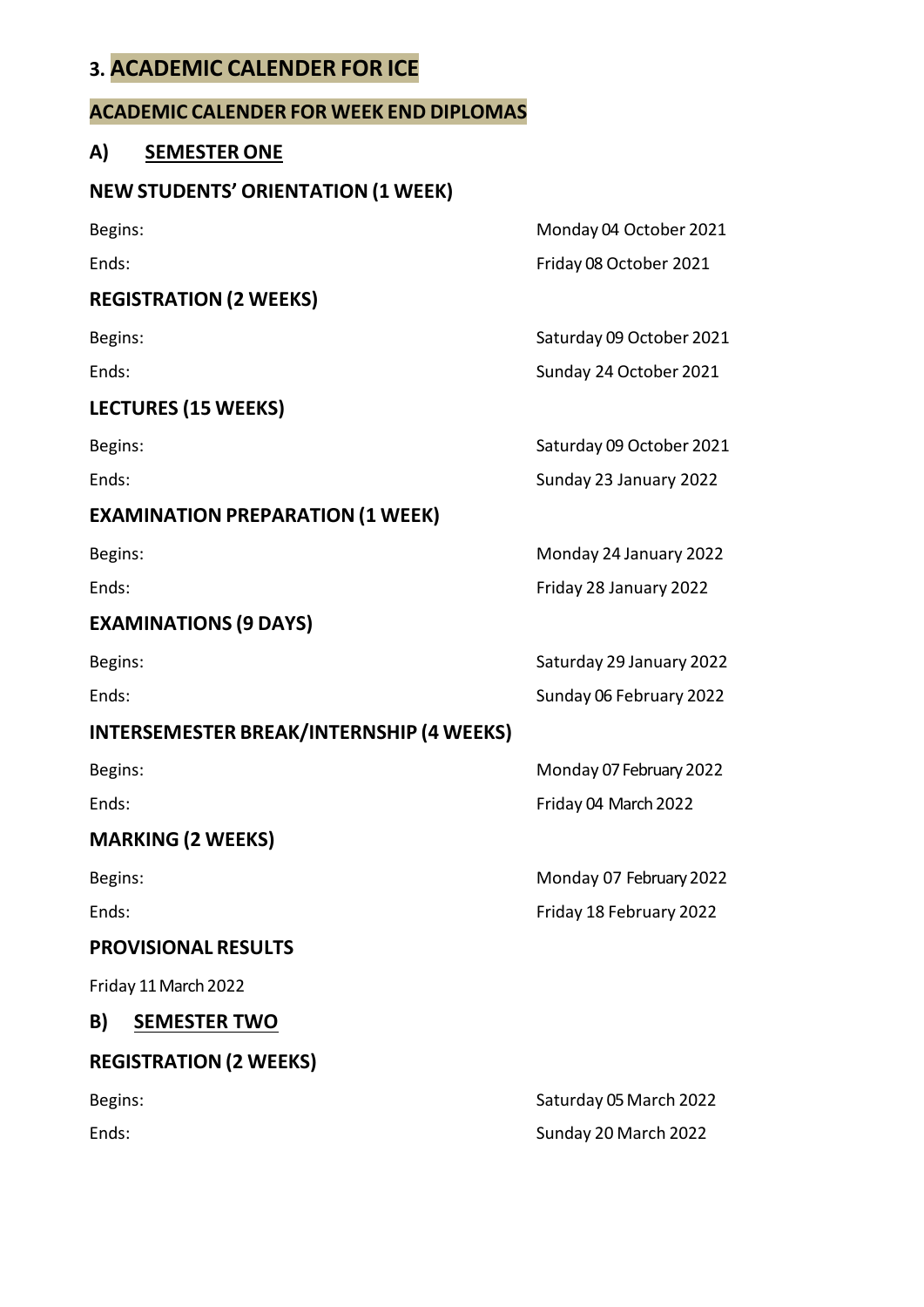# **LECTURES (15 WEEKS)**

| Begins:                                 | Saturday 05 March 2022 |
|-----------------------------------------|------------------------|
| Ends:                                   | Sunday 19 June 2022    |
| <b>EXAMINATION PREPARATION (1 WEEK)</b> |                        |
| Begins:                                 | Monday 20 June 2022    |
| Ends:                                   | Friday 24 June 2022    |
| <b>EXAMINATIONS (16 DAYS)</b>           |                        |
| Begins:                                 | Saturday 25 June 2022  |
| Ends:                                   | Saturday 10 July 2022  |
| <b>LONG VACATION (5 WEEKS)</b>          |                        |
| Begins:                                 | Monday 11 July 2022    |
| Ends:                                   | Friday 12 August 2022  |
| <b>MARKING (2 WEEKS)</b>                |                        |
| Begins:                                 | Monday 11 July 2022    |
| Ends:                                   | Friday 22 July 2022    |
| <b>PROVISIONAL RESULTS</b>              |                        |
|                                         |                        |

Friday 12 August 2022

# **FIRST SITTING AND SUPPLEMENTARY EXAMINATIONS (9 DAYS)**

| Begins:                    | Saturday 01 October 2022 |
|----------------------------|--------------------------|
| Ends:                      | Sunday 09 October 2022   |
| <b>MARKING (2 WEEKS)</b>   |                          |
| Begins:                    | Monday 10 October 2022   |
| Ends:                      | Friday 21 October 2022   |
| <b>PROVISIONAL RESULTS</b> |                          |

Friday 11th November 2022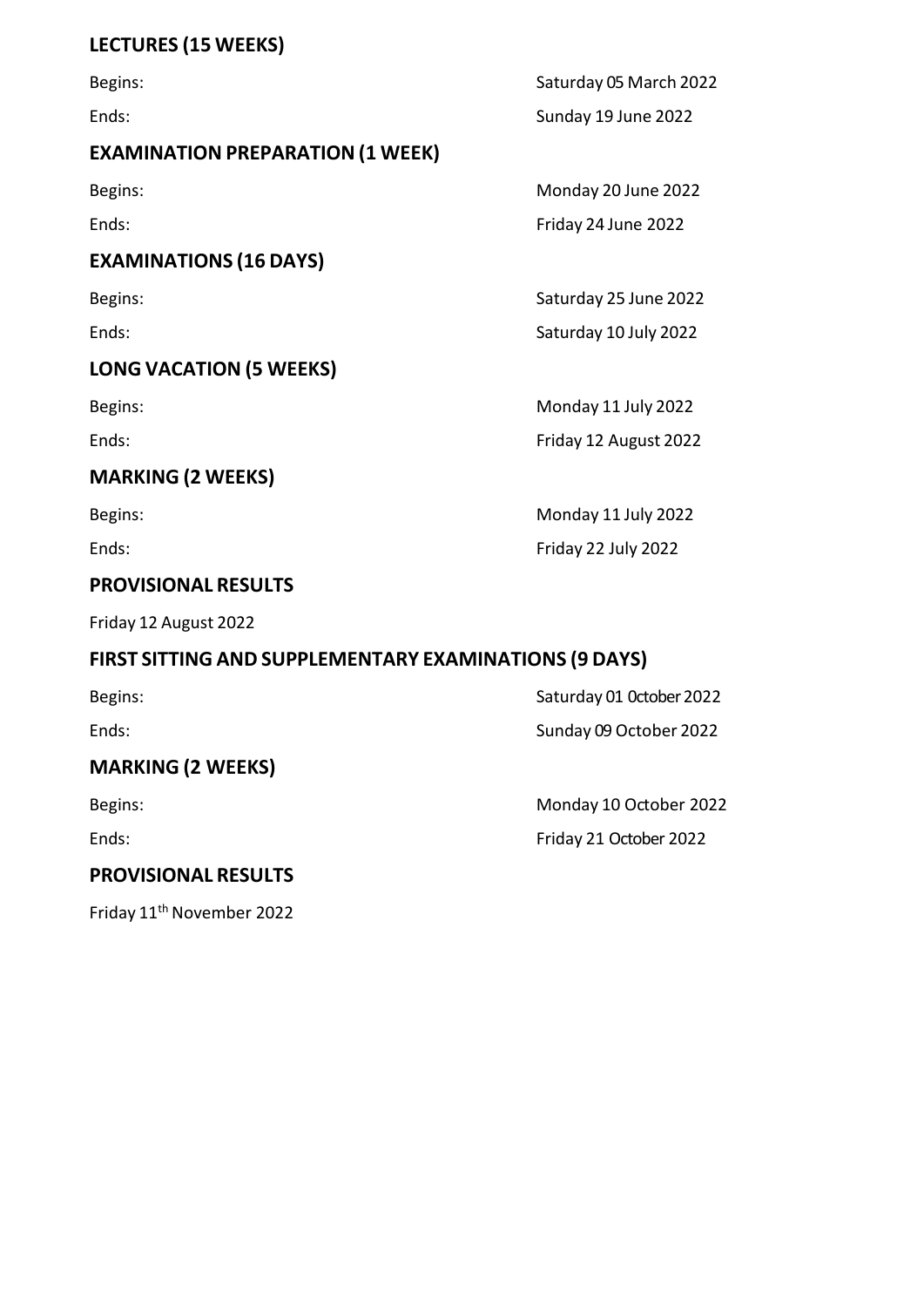## **ACADEMIC CALENDER FOR DNM AND DMLS**

#### **A) SEMESTER ONE**

#### **NEW STUDENTS' ORIENTATION (1 WEEK)**

#### **REGISTRATION (2 WEEKS)**

#### **LECTURES (18 WEEKS)**

#### **CLINICAL PRACTICE (6 WEEKS)**

#### **EXAMINATIONS (2 WEEKS)**

#### **INTER-SEMESTER BREAK (4 WEEKS)**

#### **MARKING (3 WEEKS)**

#### **PROVISIONAL RESULTS**

Friday 25 March 2022

#### **FIRST SITTING AND SUPPLEMENTARY EXAMINATIONS (1 WEEK)**

| Begins:                          | Monday 04 April 2022   |
|----------------------------------|------------------------|
| Ends:<br><b>MARKING (1 WEEK)</b> | Saturday 09 April 2022 |
| Begins:                          | Monday 11 April 2022   |
| Ends:                            | Friday 15 April 2022   |

Begins: Begins: Exercise of the Contractor of the Monday 18 October 2021 Ends: Friday 22 October 2021

Begins: Begins: Exercise of the Contract of the Monday 25 October 2021 Ends: Friday 05 November 2021

Begins: Begins: Electronic Contract Contract Contract Contract Contract Contract Contract Contract Contract Contract Contract Contract Contract Contract Contract Contract Contract Contract Contract Contract Contract Contra Ends: Friday 25 February 2022

Begins: Begins: Begins: Begins: Begins: Begins: Begins: Begins: Begins: Begins: Begins: Begins: Begins: Begins: Begins: Begins: Begins: Begins: Begins: Begins: Begins: Begins: Begins: Begins: Begins: Begins: Begins: Begins Ends: Friday 05 February2022

Begins: Monday 28 February 2022 Ends: Friday 11 March 2022

Begins: Begins: Exercísion Company 14 March 2022 Ends: Friday 25 March 2022

Begins: **Monday 7 March 2022** Ends: Friday 18 March 2022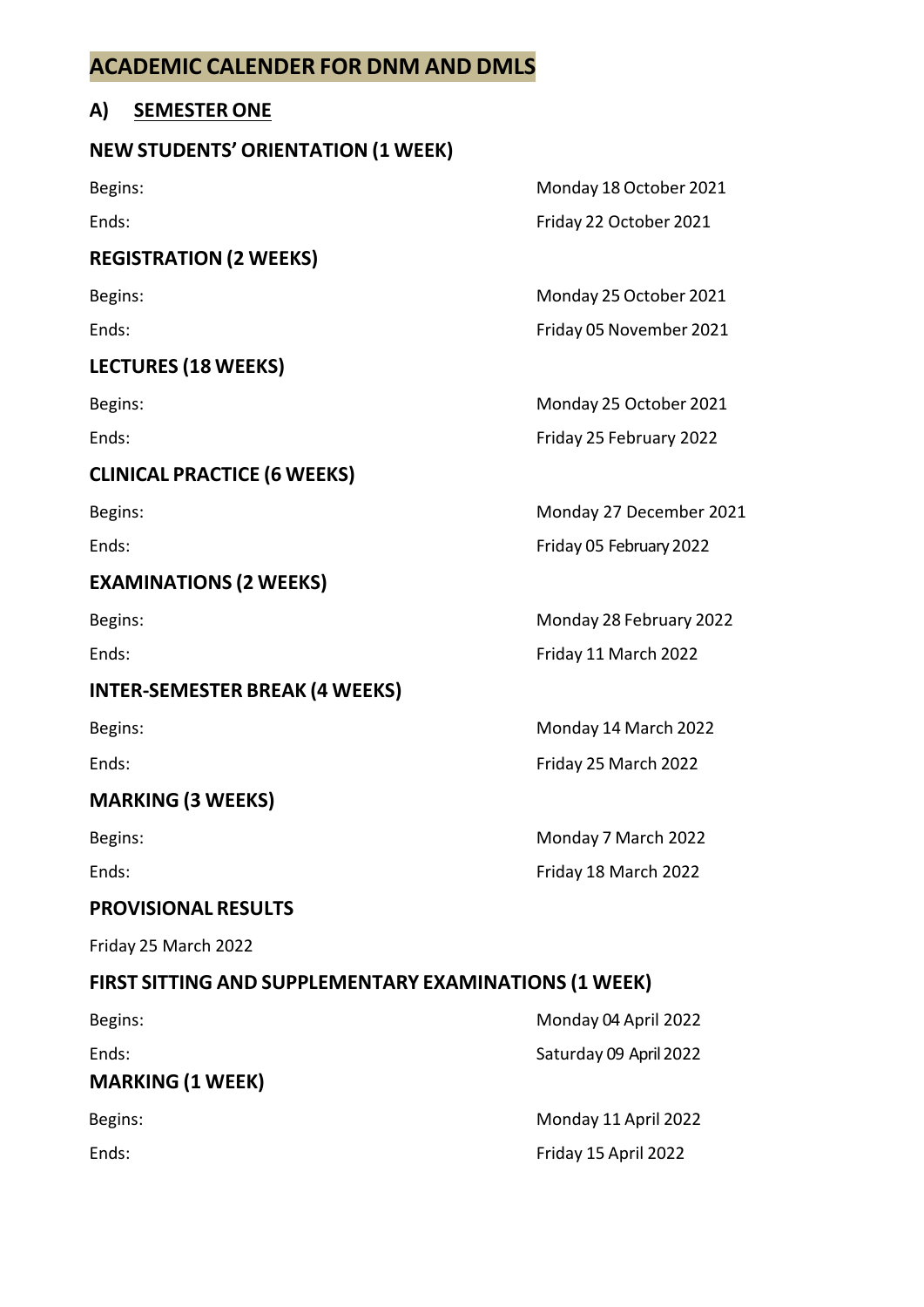#### **PROVISIONAL RESULTS**

Friday 22 April 2022

#### **B) SEMESTER TWO**

## **REGISTRATION (2 WEEKS)**

| Begins:                            | Monday 28 March 2022   |
|------------------------------------|------------------------|
| Ends:                              | Friday 08 April 2022   |
| <b>LECTURES (18 WEEKS)</b>         |                        |
| Begins:                            | Monday 28 March 2022   |
| Ends:                              | Friday 29 July 2022    |
| <b>CLINICAL PRACTICE (6 WEEKS)</b> |                        |
| Begins:                            | Monday 05 July 2022    |
| Ends:                              | Friday 13 August 2022  |
| <b>EXAMINATIONS (2 WEEKS)</b>      |                        |
| Begins:                            | Monday 01 August 2022  |
| Ends:                              | Friday 12 August 2022  |
| <b>LONG VACATION (8 WEEKS)</b>     |                        |
| Begins:                            | Monday 15 August 2022  |
| Ends:                              | Friday 07 October 2022 |
| <b>MARKING (3 WEEKS)</b>           |                        |
| Begins:                            | Monday 01 August 2022  |

Ends: Friday 19 August 2022

#### **PROVISIONAL RESULTS**

Friday 2<sup>nd</sup>September 2022

# **FIRST SITTING AND SUPPLEMENTARY EXAMINATIONS (1 WEEK)**

| Begins: | Monday 03 October 2022 |
|---------|------------------------|
| Ends:   | Friday 07 October 2022 |

## **MARKING (1 WEEK)**

#### **PROVISIONAL RESULTS**

Friday 11<sup>th</sup> November 2022

Begins: Begins: Exercísion Company 10 October 2022 Ends: Friday 21October 2022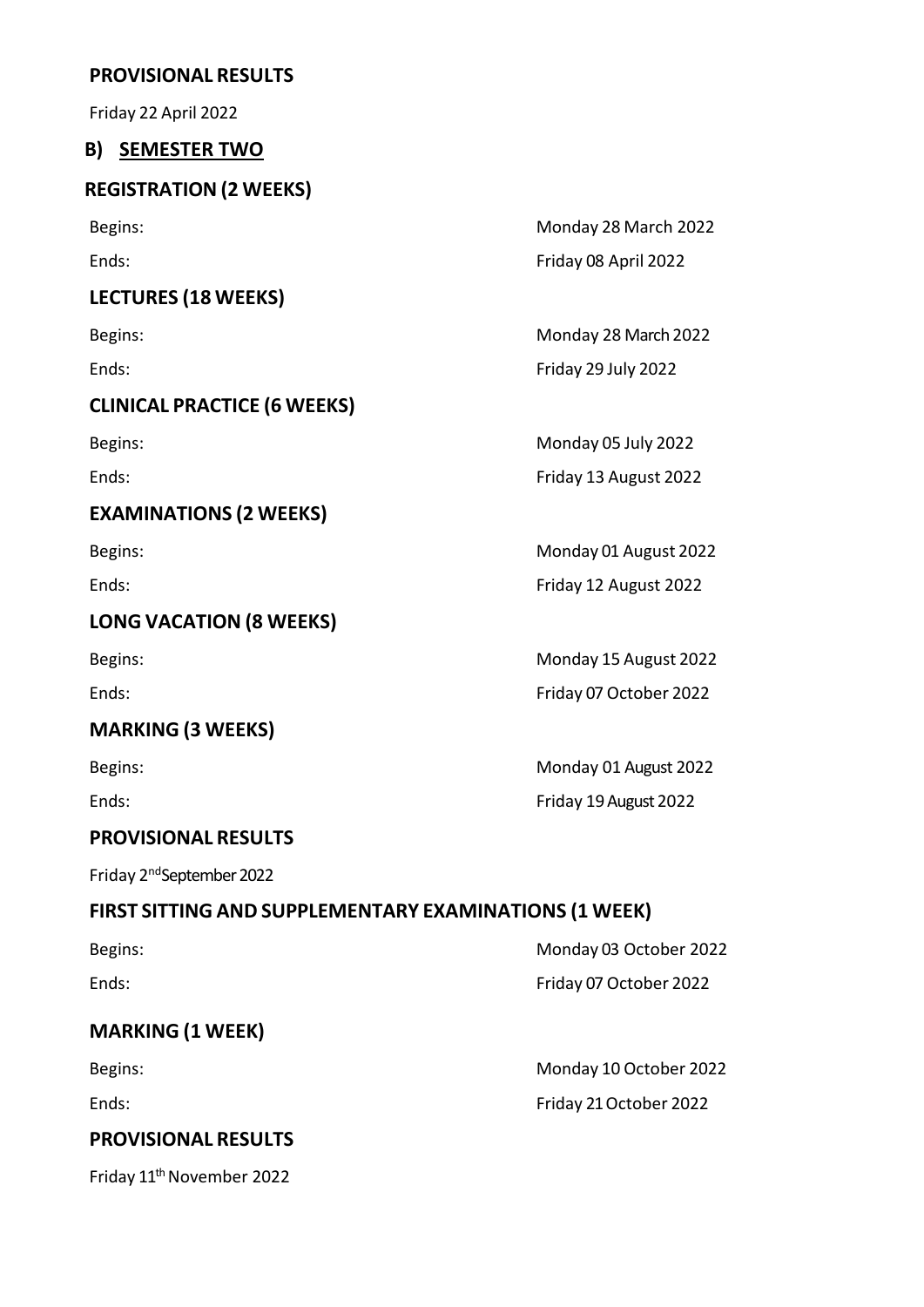# **ACADEMIC CALENDER FOR CERTIFICATE**

#### **SEMESTER ONE**

#### **REGISTRATION (2 WEEKS)**

#### **LECTURES (15 WEEKS)**

## **EXAMINATIONS PREPARATION (2 WEEK)**

## **EXAMINATIONS (1 WEEK)**

## **INTER-SEMESTER BREAK (4 WEEKS)**

## **MARKING (2 WEEKS)**

#### **PROVISIONAL RESULTS**

Friday 17 December 2021

#### **SEMESTER TWO**

## **REGISTRATION (2 WEEKS)**

## **LECTURES (15 WEEKS)**

## **EXAMINATIONS PREPARATION (2 WEEK)**

Begins: Monday 12 July 2021 Ends: Friday 23 July 2021

Begins: Monday 19 July 2021 Ends: Friday 29 October 2021

Begins: Monday 01 November 2021 Ends: Friday 12 November 2021

Begins: Monday 15 November 2021 Ends: Friday 19 November 2021

Begins: Begins: Exercise of the Contractor of the Monday 22 November 2021 Ends: Friday 17 December 2021

Begins: Begins: Exercise of the Contractor of the Monday 22 November 2021 Ends: Friday 03 December 2021

Begins: Monday 20 December 2021 Ends: Friday 31 December 2021

Begins: Begins: Electronic Contract Contract Contract Contract Contract Contract Contract Contract Contract Contract Contract Contract Contract Contract Contract Contract Contract Contract Contract Contract Contract Contra Ends: Friday 01 April 2022

Begins: Monday 04 April 2022 Ends: Friday 15 April 2022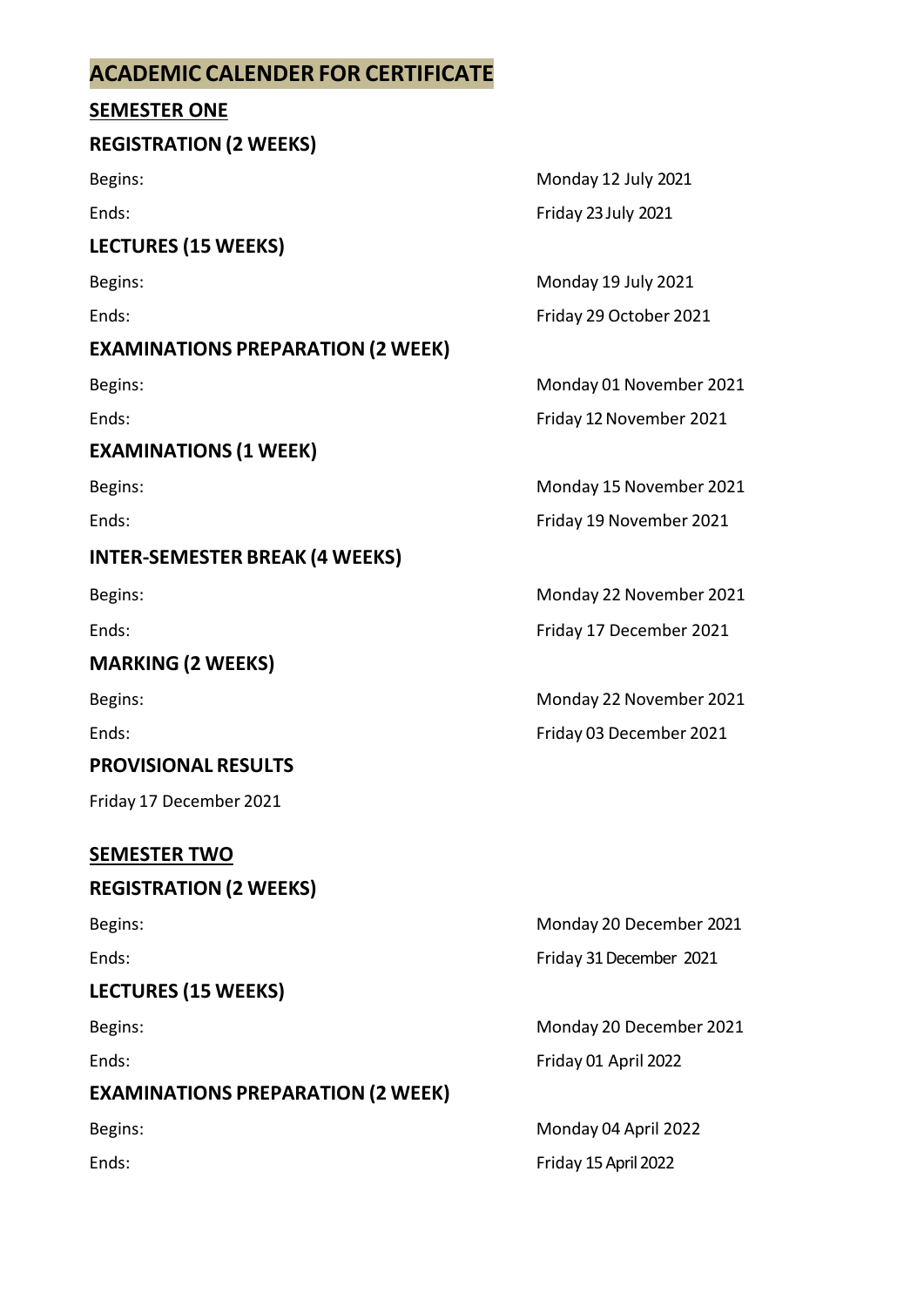#### **EXAMINATIONS (1 WEEK)**

#### **INTER-SEMESTER BREAK (4 WEEKS)**

#### **MARKING (2 WEEKS)**

#### **PROVISIONAL RESULTS**

Friday 20 May 2022

## **FIRST SITTING AND SUPPLEMENTARY EXAMINATIONS (1 WEEK)**

| Begins: | Monday 6 June 2022  |
|---------|---------------------|
| Ends:   | Friday 10 June 2022 |

# **MARKING (1 WEEK)**

## **PROVISIONAL RESULTS**

Friday 01 July 2022

Begins: Monday 18 April 2022 Ends: Friday 22 April 2022

Begins: Monday 25 April 2022 Ends: Friday 20 May 2022

Begins: Monday 25 April 2022 Ends: Friday 6 May 2022

Begins: Begins: Example 2022 Ends: Ends: Ends: Friday 17 June 2022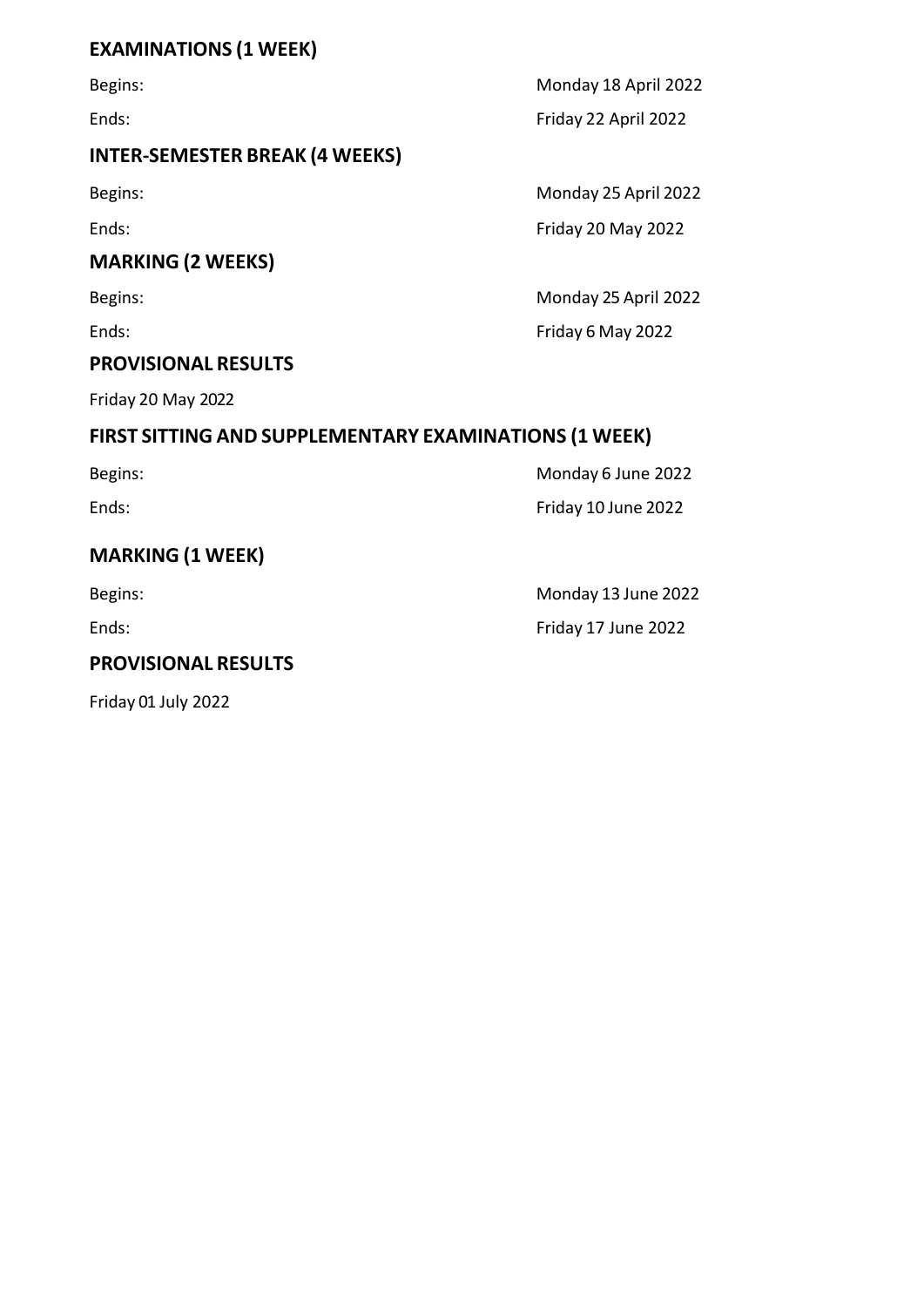## **4. ACADEMIC CALENDER FOR UNIVERSITY MEETINGS**

#### **A. COUNCIL AND ITS COMMITTEES' MEETINGS**

# **Council Meetings** 1. Regular Meeting Thursday 27 January 2022 2. Regular Meeting Thursday 26 May 2022 3. Regular Meeting Thursday 15 September 2022 4. Regular Meeting Thursday 27 October 2022 **Finance and Development Planning Committee Meetings** 1. Regular Meeting Thursday 1. Regular Meeting 1. Regular Meeting 2. Regular Meeting 2022 3. Regular Meeting Tuesday 12 July 2022 4. Regular Meeting and the control of the Wednesday and Medicine 12 October 2022 **Academic Staff Appointments and Promotions Committee Meetings** 1. Regular Meeting Tuesday Communication Communication Communication Communication Communication Communication 2. Regular Meeting Thursday 11 August 2022 **Administrative Staff Appointments and Promotions Committee Meetings** 1. Regular Meeting Thursday 03 February 2022 2. Regular Meeting 2022 **Construction and Maintenance Committee Meetings** 1. Regular Meeting Thursday 30 December 2021 2. Regular Meeting Thursday 28 July 2022 **Zanzibar University Business Unit Meetings** 1. Regular Meeting Tuesday 28 December 2021 2. Regular Meeting Thursday 10 March 2022 **Students Welfare Committee Meetings** 1. Regular Meeting Thursday 17 March 2022 2. Regular Meeting 2022 **B. SENATE AND ITS COMMITTEE MEETINGS**

#### **Senate Meetings**

| 1. Regular Meeting (Non Examination Agenda)              | Thursday | 18 January 2022 |
|----------------------------------------------------------|----------|-----------------|
| 2. Regular Meeting (Dip & Degree Sem. One Exam. Results) | Thursdav | 10 March 2022   |
| 3. Regular Meeting (NEA & Sem Two Certif. Exam. Results) | Tuesdav  | 19 May 2022     |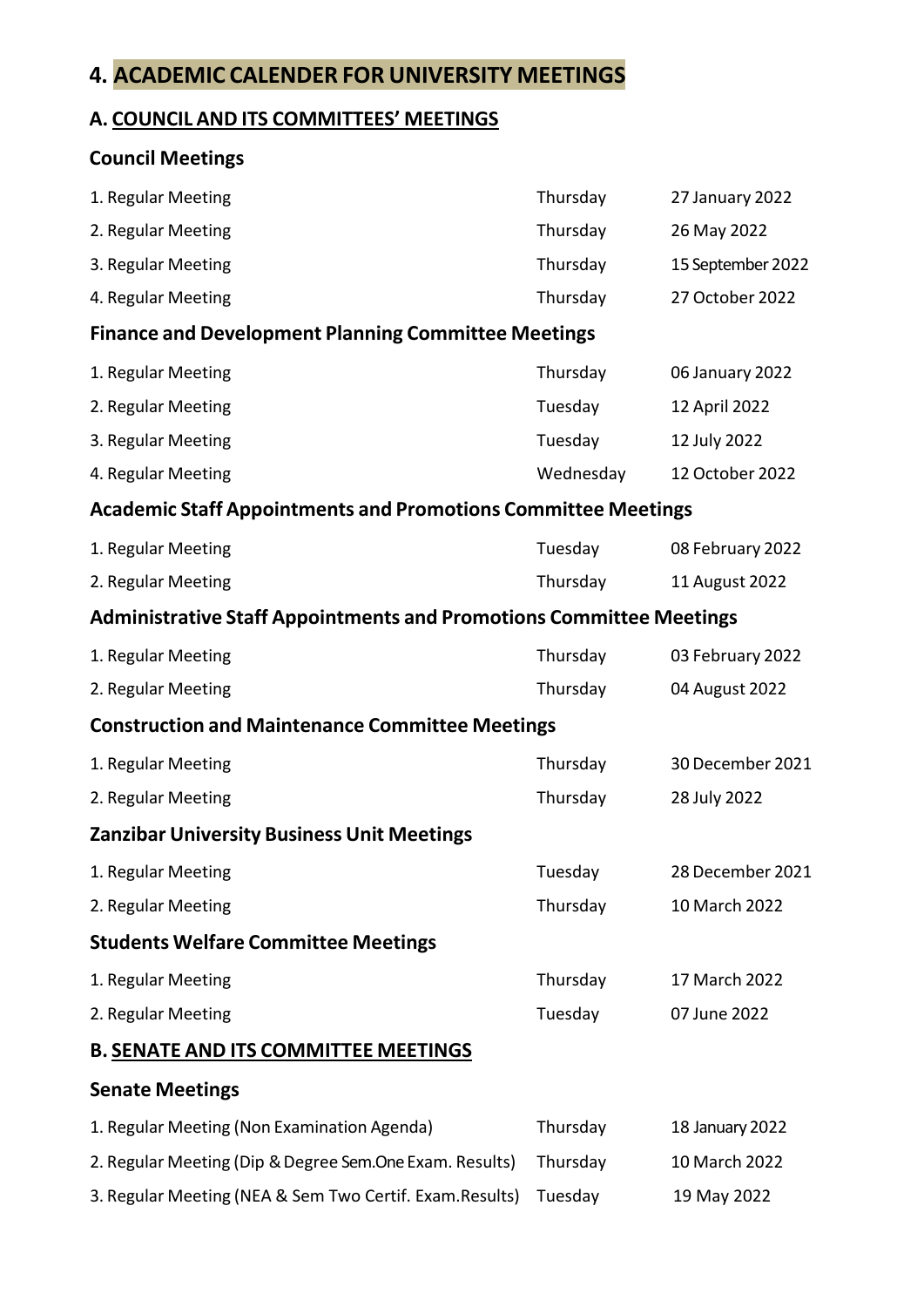| 4. Regular Meeting (Diploma & Degree Sem. Two Results)            | Tuesday   | 09 August 2022    |
|-------------------------------------------------------------------|-----------|-------------------|
| 5. Regular Meeting (DNM/DMLS & FoHAS. & UG & PG First             | Tuesday   | 08 November 2022  |
| Sitt. & Supp Exam. Results)                                       |           |                   |
| <b>Academic Committee of the Senate Meetings</b>                  |           |                   |
| 1. Discussion of Sem. One Exam. Results of Certificates           | Tuesday   | 14 December 2021  |
| 2. Discussion of DNM/DMLS & FoHAS Sem.One Exm. Results            | Tuesday   | 24 March 2022     |
| 3. Discussion of DNM/DMLS First Sitt. & Supp. Exam. Results       | Thursday  | 21 April 2022     |
| 4. Discussion of First Sitt. & Supp. Exam. Results of Certificate | Thursday  | 30 June 2022      |
| 5. Discussion of DNM/DMLS & FoHAS Sem. Two Exm. Results           | Thursday  | 01 September 2022 |
| <b>Examinations Committee Meetings</b>                            |           |                   |
| 1. Regular Meeting                                                | Friday    | 25 February 2022  |
| 2. Regular Meeting                                                | Friday    | 22 July 2022      |
| <b>Undergraduate Studies Committee Meetings</b>                   |           |                   |
| 1. Regular Meeting                                                | Tuesday   | 15 February 2022  |
| 2. Regular Meeting                                                | Tuesday   | 26 July 2022      |
| <b>Postgraduate Studies Committee Meetings</b>                    |           |                   |
| 1. Regular Meeting                                                | Tuesday   | 01 March 2022     |
| 2. Regular Meeting                                                | Thursday  | 02 June 2022      |
| <b>Admissions Committee Meetings</b>                              |           |                   |
| 1. Regular Meeting                                                | Tuesday   | 23 August 2022    |
| 2. Regular Meeting                                                | Tuesday   | 20 September 2022 |
| <b>B. SENATE AND ITS COMMITTEE MEETINGS</b>                       |           |                   |
| <b>Deans and Directors Committee Meetings</b>                     |           |                   |
| 1. Regular Meeting                                                | Tuesday   | 21 December 2021  |
| 2. Regular Meeting                                                | Tuesday   | 22 February 2022  |
| 3. Special Meeting (Course Allocation)                            | Tuesday   | 15 March 2022     |
| 4. Regular Meeting                                                | Wednesday | 22 June 2022      |
| 5. Regular Meeting                                                | Thursday  | 21 July 2022      |
| 6. Special Meeting (Course Allocation)                            | Tuesday   | 30 August 2022    |
| 7. Regular Meeting                                                | Thursday  | 29 September 2022 |
| <b>All Faculty Boards (Except FoHAS) Meetings</b>                 |           |                   |
| 1. Regular Meeting (Non Examination Agenda)                       | Tuesday   | 04 January 2022   |
| 2. Regular Meeting (Semester One Examination Results)             | Wed-Fri   | 07-09 March 2022  |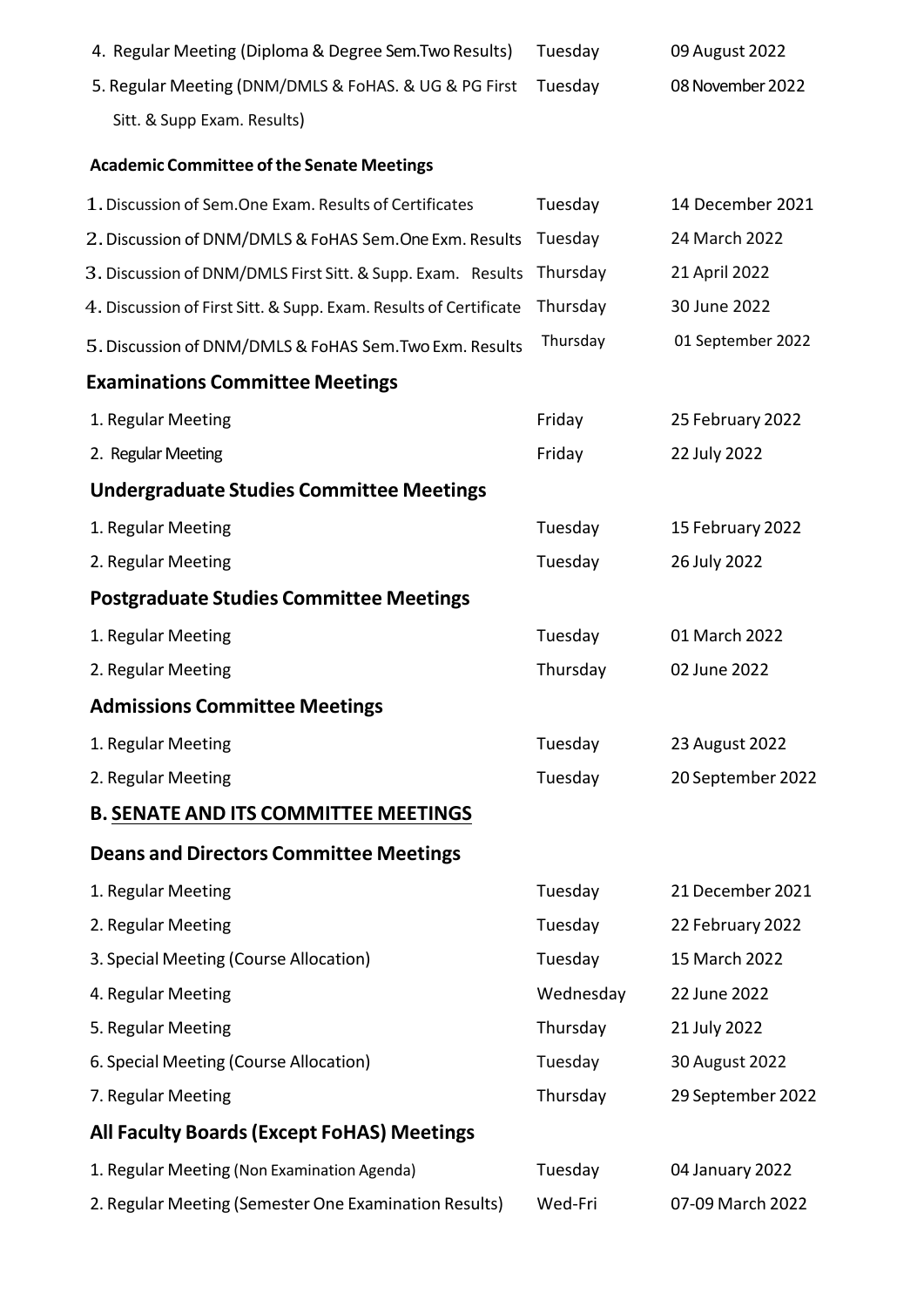| 3. Regular Meeting (Non Examination Agenda)                                  | Wednesday | 15 June 2022        |
|------------------------------------------------------------------------------|-----------|---------------------|
| 4. Regular Meeting (Semester Two Exam. Results)                              | Wed-Fri   | 03-05 August 2022   |
| 5. Regular Meeting (First Sitting& Supp. Exam. Results)                      | Wed-Fri   | 02-04 November 2022 |
| <b>FoHAS Board Meetings</b>                                                  |           |                     |
| 1. Regular Meeting (Non Examination Agenda)                                  | Thursday  | 13 January 2022     |
| 2. Regular Meeting (Dip & Degree Sem. One Exam. Results)                     | Tuesday   | 22 March 2022       |
| 3. Regular Meeting (DNM/DMLS First Sitt. & Supp. Exam. Results)              | Tuesday   | 19 April 2022       |
| 4. Regular Meeting (Non Examination Agenda)                                  | Wednesday | 15 June 2022        |
| 5. Regular Meeting (Dip, Degree Sem. Two Exam. Results)                      | Thursday  | 25 August 2022      |
| 6. Regular Meeting (First Sitt. & Supp. Exam. Results)                       | Wed-Fri   | 02-04 November 2022 |
| <b>Institute of Continuing Education (ICE) Board Meetings</b>                |           |                     |
| 1. Regular Meeting (Certif. Sem. One Exam. Results)                          | Tuesday   | 07 December 2021    |
| 2. Regular Meeting (Weekend Diploma Exam. Results)                           | Thursday  | 03 March 2022       |
| 3. Regular Meeting (Certif. Sem. Two Exam. Results)                          | Thursday  | 12 May 2022         |
| 3. Regular Meeting (Certif. First Sitt. & Supp. Exam. Results)               | Thursday  | 23 June 2022        |
| 5. Regular Meeting (Diploma Sem. Two Exam. Results)                          | Monday    | 1 August 2022       |
| 6. Regular Meeting (Diploma First Sitt. & Supp. Exam. Results)               | Thursday  | 27 October 2022     |
| <b>Institute of Postgraduate Studies and Research (IPGSR) Board Meetings</b> |           |                     |
| 1. Regular Meeting                                                           | Tuesday   | 01 February 2022    |
| 2. Regular Meeting                                                           | Thursday  | 19 May 2022         |
| <b>Library Board Meetings</b>                                                |           |                     |
| 1. Regular Meeting                                                           | Thursday  | 10 February 2022    |
| 2. Regular Meeting                                                           | Wednesday | 08 June 2022        |
| <b>C. MANAGEMENT COMMITTEE MEETINGS</b>                                      |           |                     |
| <b>Quality Assurance Unit Meetings</b>                                       |           |                     |
| 1. Regular Meeting                                                           | Wednesday | 28 December 2021    |
| 2. Regular Meeting                                                           | Thursday  | 28 April 2022       |
| <b>Graduation Ceremony Committee Meetings</b>                                |           |                     |
| 1. Regular Meeting                                                           | Tuesday   | 04 October 2022     |

2. Regular Meeting and Communication of the Wednesday and Media of the Wednesday of the 2022

**ZANUSO Management Joint Meetings**

3. Regular Meeting Monday Monday 07 November 2022

1. Regular Meeting Thursday 23 December 2021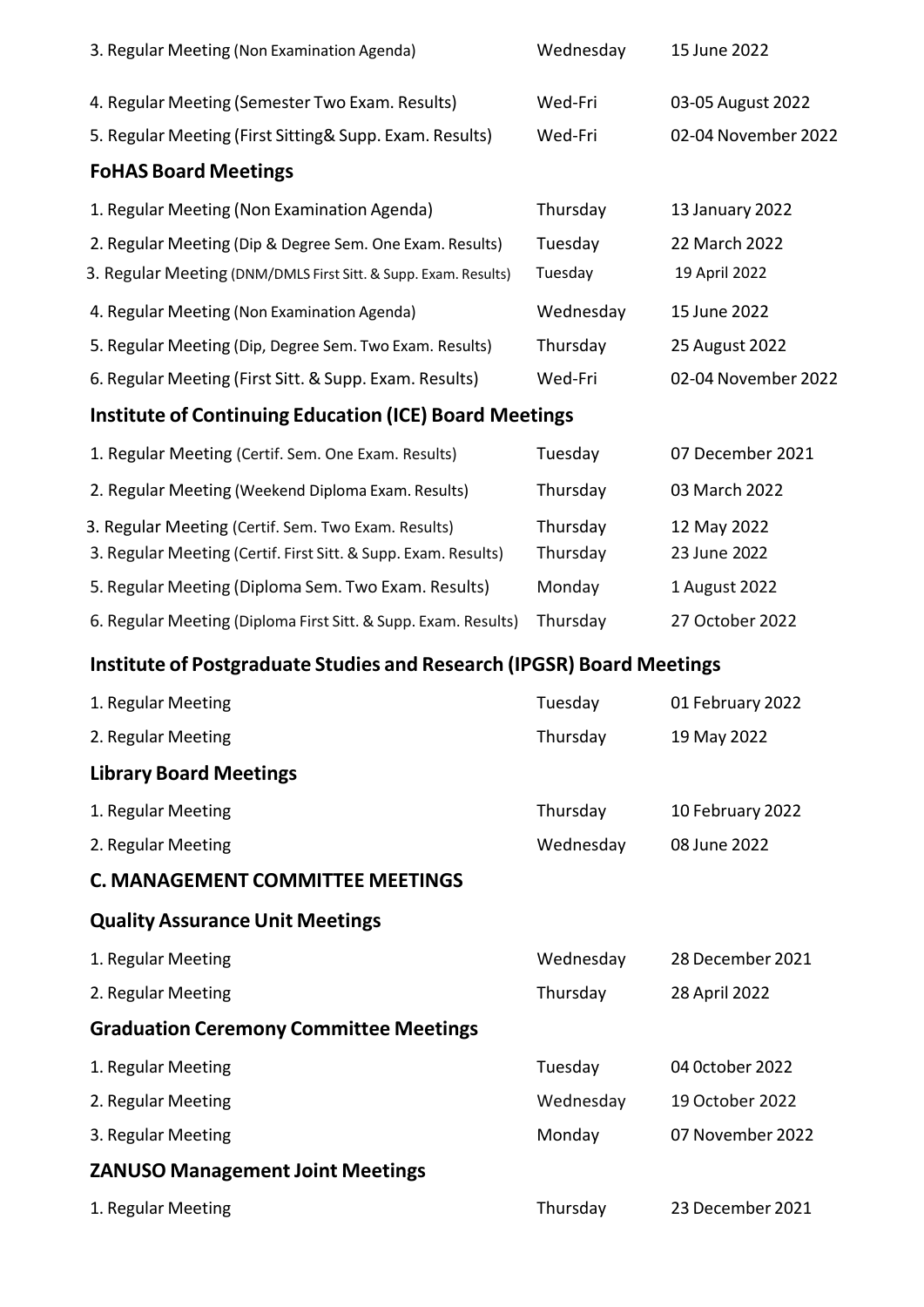| 2. Regular Meeting | Friday | 28 January 2022  |
|--------------------|--------|------------------|
| 3. Regular Meeting | Friday | 18 February 2022 |
| 4. Regular Meeting | Friday | 25 March 2022    |
| 5. Regular Meeting | Friday | 29 April 2022    |
| 6. Regular Meeting | Friday | 27 May 2022      |
| 7. Regular Meeting | Friday | 24 June 2022     |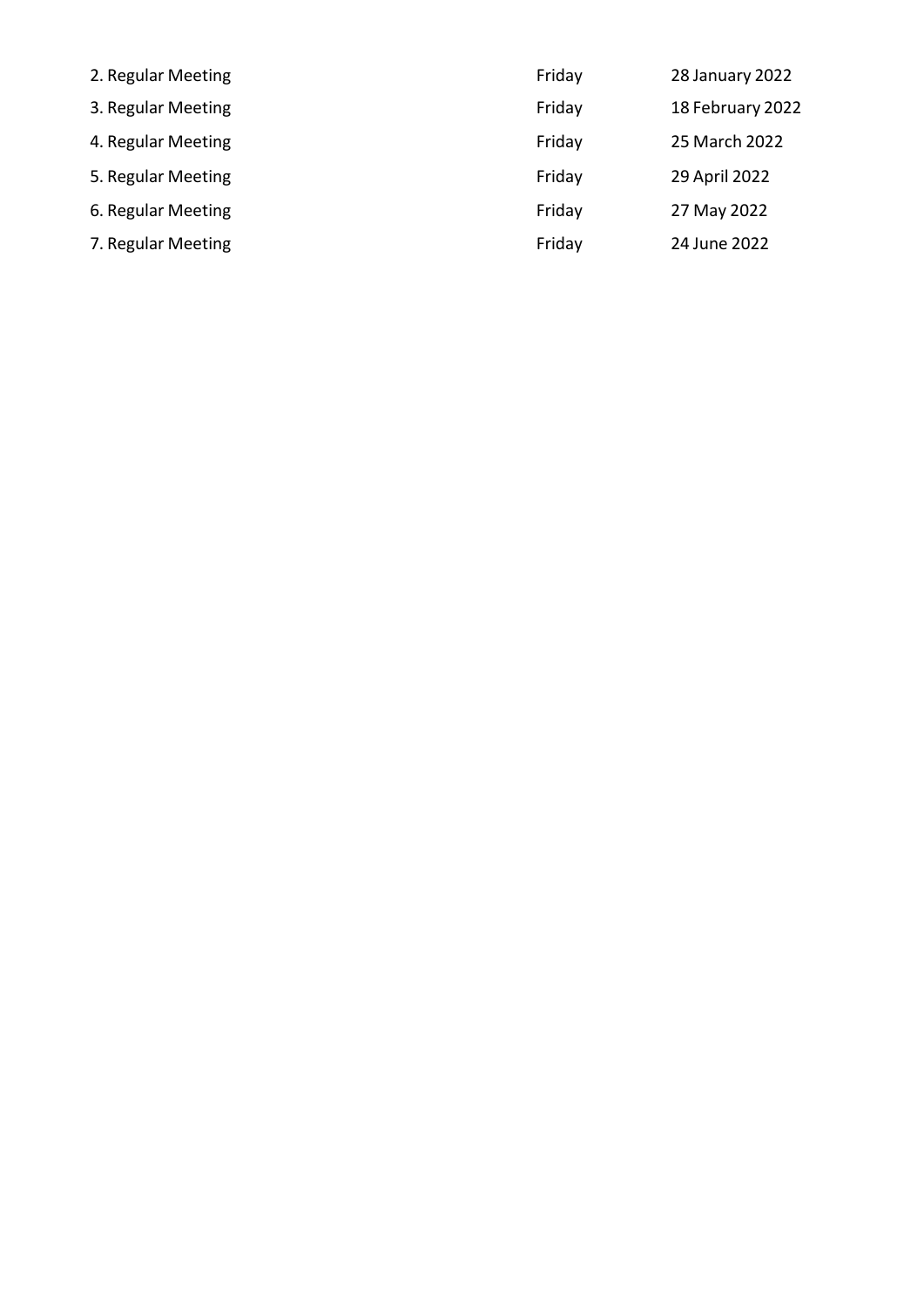#### **MONTHLY ACADEMIC CALENDER**

#### **OCTOBER – 2021**

|    |            |               | NOVEMBER-2021                                                                  |
|----|------------|---------------|--------------------------------------------------------------------------------|
| 6. | 25/10/2021 | <b>FRIDAY</b> | Registration and Lectures for Semester One for Faculties, DNM and<br>DML Begin |
|    | 24/10/2021 | <b>SUNDAY</b> | Registration for Semester One for weekend Diploma Ends                         |
| 5. | 22/10/2021 | <b>MONDAY</b> | New Students' Orientation for Faculties, DNM and DML Ends                      |
| 4. | 18/10/2021 | <b>MONDAY</b> | New Students' Orientation for Faculties, DNM and DML Begins                    |
| 3. | 9/10/2021  | <b>MONDAY</b> | Registr. and Lectures for Sem. One for Week End Diplomas Begin                 |
| 2. | 8/10/2021  | <b>FRIDAY</b> | New Students' Orientation for Week End Diplomas Ends                           |
| 1. | 04/10/2021 | <b>MONDAY</b> | New Students' Orientation for Week End Diplomas Begins                         |

#### **1.** 05/11/2021 FRIDAY Registration for Semester One for Faculties, DNM and DML Ends

- **2.** 15/12/2021 MONDAY Examinations for Semester One for Certificate Begin
- **3.** 19/11/2021 MONDAY Examinations for Semester One for Certificate Ends
- **4..** 22/11/2021 MONDAY Inter-Semester break for Certificates Begins

#### **DECEMBER– 2021**

#### **3.** 09/12/2021 THURSDAY **INDEPENDENCE DAY (PUBLIC HOLIDAY)**

- **4.** 14/12/2021 TUESDAY Academic Committee of the Senate Meeting
- 17/12/2021 FRIDAY Inter-Semester break for Certificates Ends
- **5.** 20/12/2021 MONDAY Registration and Lectures for Semester Two for Certificates Begins
- **5.** 21/12/2021 TUESDAY Deans and Directors Committee Meeting
- **6.** 23/12/2021 THURSDAY ZANUSO and University Administration Joint Meeting
- **7.** 27/12/2021 MONDAY Clinical Practice for Semester One for DNM & DMLS Begins
- **7.** 28/12/2021 TUESDAY Zanzibar University Business Unit Meeting
- **8.** 29/12/2021 WEDNESDAY Quality Assurance Unit Meeting
- **9.** 30/12/2021 THURSDAY Construction and Maintenance Committee Meeting
- **10.** 31/12/2021 FRIDAY Registration for Semester Two for Certificates Ends

#### **JANUARY – 2022**

**1.** 01/01/2022 SATURDAY **NEW YEAR (PUBLIC HOLIDAY)**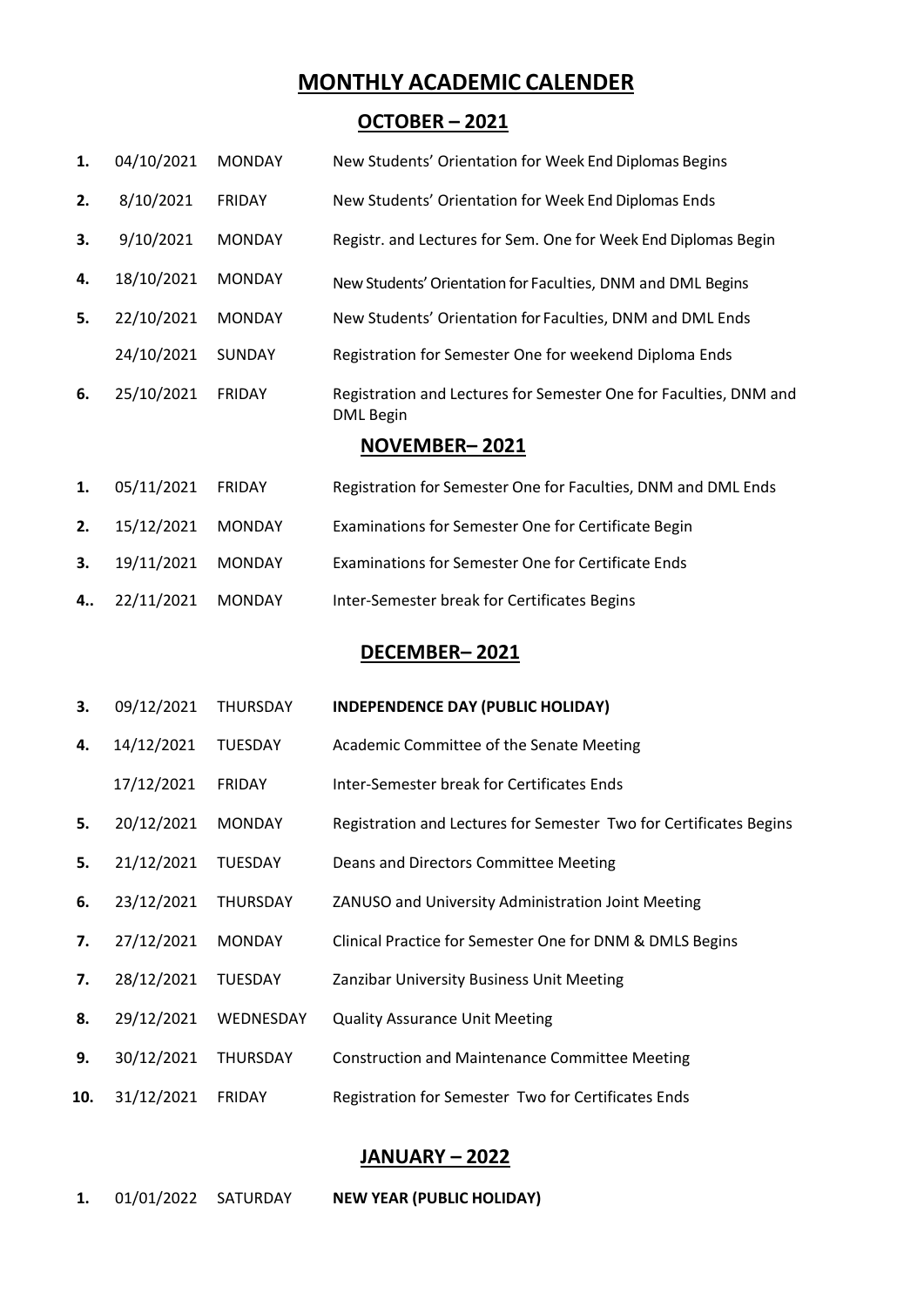| 2.  | 04/01/2022 | <b>TUESDAY</b>  | Faculty Boards' Meetings for Non Examination Agenda         |
|-----|------------|-----------------|-------------------------------------------------------------|
| 3.  | 06/01/2022 | THURSDAY        | Finance and Development Planning Committee Meeting          |
| 4.  | 12/01/2022 | <b>TUESDAY</b>  | <b>REVOLUTIONARY DAY (PUBLIC HOLIDAY)</b>                   |
| 5.  | 13/01/2022 | <b>THURSDAY</b> | Faculty Boards' Meetings for Non Examination Agenda (FoHAS) |
| 6.  | 18/01/2022 | <b>THURSDAY</b> | Senate Meeting for Non Examination Agenda                   |
| 7.  | 23/01/2022 | <b>SATURDAY</b> | Lectures for Sem. One for Week End Diplomas Ends            |
| 8.  | 27/01/2022 | <b>THURSDAY</b> | <b>Council Meeting</b>                                      |
| 9.  | 28/01/2022 | <b>FRIDAY</b>   | ZANUSO and University Administration Joint Meeting          |
| 10. | 29/01/2022 | <b>MONDAY</b>   | Examination for Semester One for weekend Diploma begins     |

#### **FEBRUARY – 2022**

| 1.  | 01/02/2022 | <b>TUESDAY</b>  | <b>IPGSR Board Meeting</b>                                         |  |
|-----|------------|-----------------|--------------------------------------------------------------------|--|
| 2.  | 03/02/2022 | THURSDAY        | Administrative Staff Appointments and Promotions Committee Meeting |  |
| 3.  | 04/2/2022  | <b>FRIDAY</b>   | Lecture for all faculties except FoHAS Ends                        |  |
| 4.  | 05/02/2022 | SATURDAY        | Clinical Practice for Semester One for DNM & DMLS Ends             |  |
| 5.  | 06/02/2022 | SUNDAY          | Examination for Semester One for weekend Diploma Ends              |  |
| 6.  | 07/02/2022 | <b>MONDAY</b>   | Internship for Week End Diplomas Begins                            |  |
| 7.  | 07/2/2022  | <b>MONDAY</b>   | Examination for semester one for all faculties except FoHAS Begins |  |
| 8.  | 08/02/2022 | <b>TUESDAY</b>  | Academic Staff Appointments and Promotions Committee Meeting       |  |
| 9.  | 10/02/2022 | <b>THURSDAY</b> | <b>Library Board Meeting</b>                                       |  |
| 10. | 11/02/2022 | <b>FRIDAY</b>   | ZANUSO and University Administration Joint Meeting                 |  |
| 11. | 15/02/2022 | TUESDAY         | Undergraduate Studies Committee Meeting                            |  |
| 12. | 18/02/2022 | <b>FRIDAY</b>   | <b>Examination for Semester One for Faculties Ends</b>             |  |
| 13. | 21/02/2022 | <b>MONDAY</b>   | Inter-semester Break for all Faculties Except FoHAS Begins         |  |
| 14  | 22/02/2022 | TUESDAY         | Deans and Directors Committee Meeting                              |  |
| 15. | 24/02/2022 | THURSDAY        | <b>Examinations Committee Meeting</b>                              |  |
| 16. | 25/02/2022 | <b>FRIDAY</b>   | Lectures for Semester One for FoHAS, DNM and DML Ends              |  |
| 17. | 28/02/2022 | <b>MONDAY</b>   | <b>Examination for Semester one FoHAS Begins</b>                   |  |

**MARCH – 2022**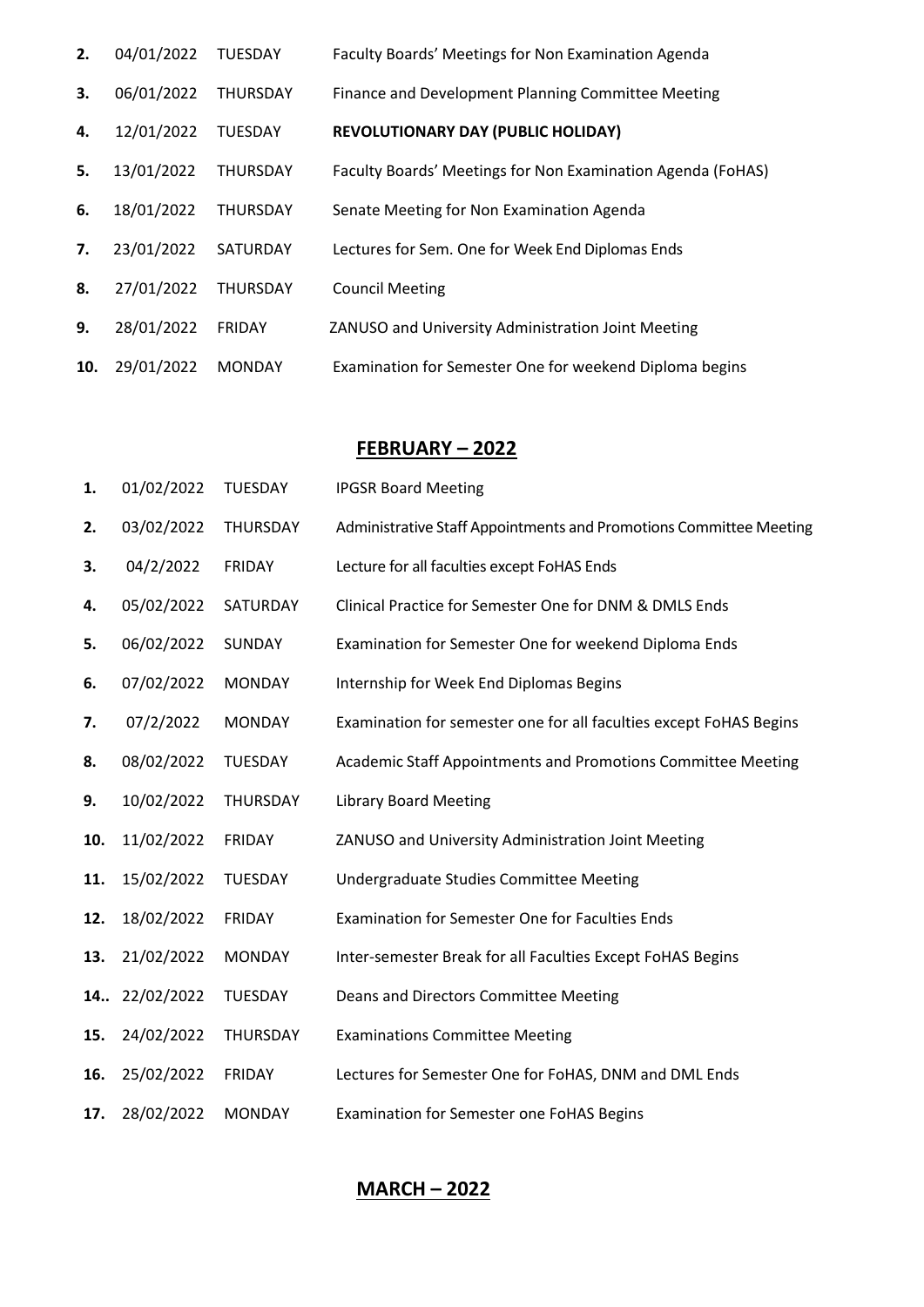| 1.  | 01/03/2022 | TUESDAY       | Postgraduate Studies Committee Meeting                                 |
|-----|------------|---------------|------------------------------------------------------------------------|
| 2.  | 03/03/2022 | THURSDAY      | <b>ICE Board Meeting</b>                                               |
| 3.  | 04/03/2022 | <b>FRIDAY</b> | Internship for Week End Diplomas Ends                                  |
| 4.  | 05/03/2022 | SATURDAY      | Registr. & Lectures for Semester Two for weekend Dip. Begins           |
| 5.  | 7-9/3/2022 | WED-FRI       | <b>Faculty Board Meeting Except (FoHAS)</b>                            |
| 6.  | 10/03/2022 | THURSDAY      | Zanzibar University Business Unit Meeting                              |
| 7.  | 10/03/2022 | THURSDAY      | Senate Meeting for Sem. One results                                    |
| 8.  | 11/03/2022 | <b>FRIDAY</b> | Examination for Semester One FoHAS, DNM and DML Ends                   |
| 9.  | 14/03/2022 | <b>MONDAY</b> | Inter-semester Break for FoHAS, DNM and DML Begins                     |
| 10. | 15/03/2022 | <b>FRIDAY</b> | Deans and Directors Committee Meeting                                  |
| 11. | 17/03/2022 | THURSDAY      | <b>Students Welfare Committee Meeting</b>                              |
| 12. | 18/03/2022 | <b>FRIDAY</b> | Inter-semester Break for all Faculties Except FoHAS Ends               |
| 13. | 20/03/2022 | SUNDAY        | Registr for Sem. Two for weekend Diploma ends                          |
| 14. | 21/03/2022 | <b>MONDAY</b> | Registr. & Lectures for Sem. Two for all Faculties except FoHAS Begins |
| 15. | 22/03/2022 | TUESDAY       | FoHAS Board Meeting for Sem. One results                               |
| 16. | 24/03/2022 | TUESDAY       | Academic Committee of the Senate Meeting                               |
| 19. | 25/03/2022 | <b>FRIDAY</b> | Inter-semester Break for FoHAS for FoHAS, DNM and DML Ends             |
| 20. | 25/03/2022 | <b>FRIDAY</b> | ZANUSO Management Joint Meeting                                        |
| 21. | 28/03/2022 | <b>MONDAY</b> | Registr. & lectures for Sem. Two for FoHAS, DNM & DMLS Begins          |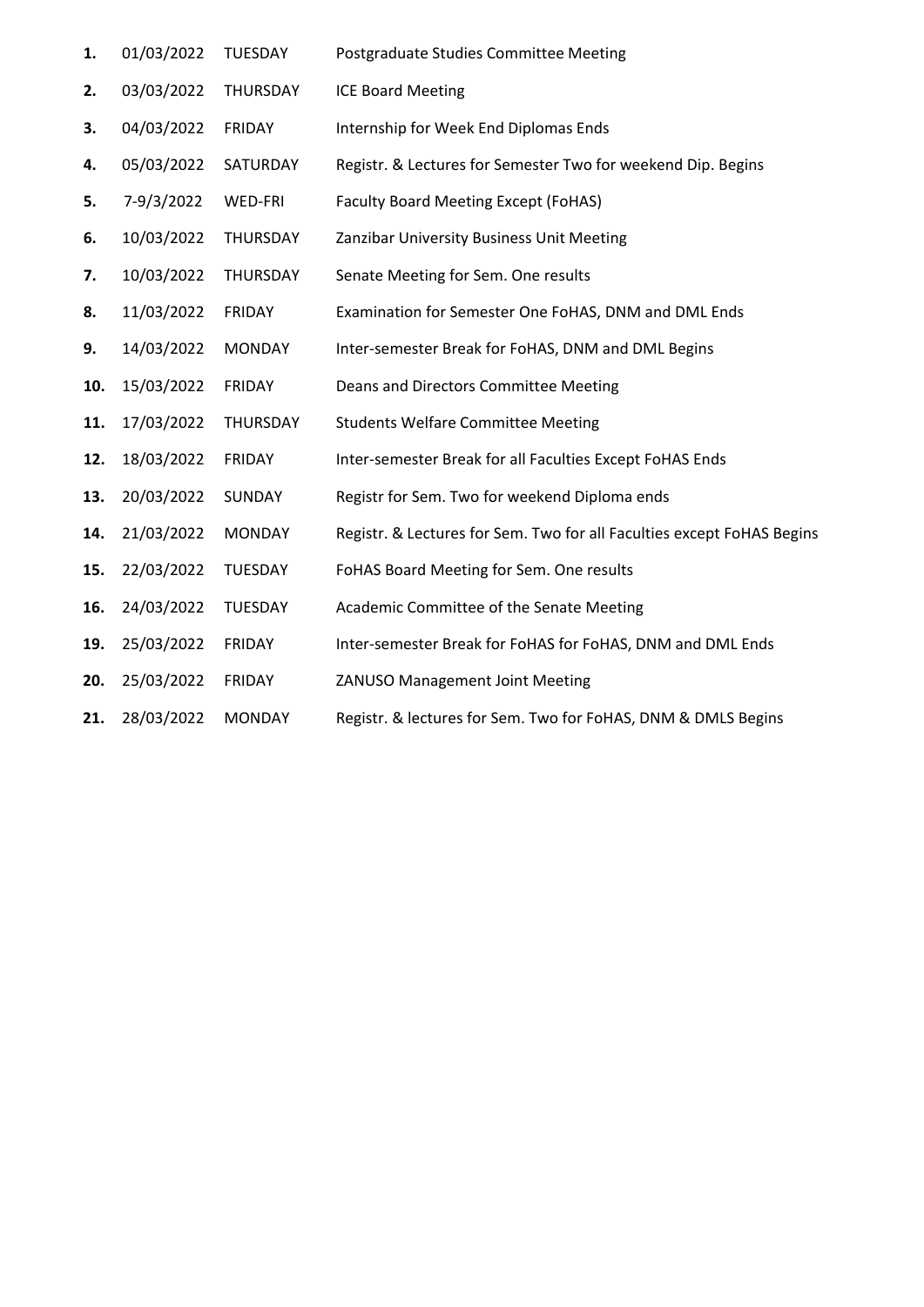#### **APRIL – 2022**

| 1.  | 01/04/2022 | <b>FRIDAY</b>  | Registr. For Sem Two for all faculties, except FoHAS Ends      |  |
|-----|------------|----------------|----------------------------------------------------------------|--|
| 2.  | 01/04/2022 | <b>FRIDAY</b>  | RAMADHAN BEGINS (UPON SIGHTING OF THE MOON)                    |  |
| 3.  | 01/04/2022 | <b>FRIDAY</b>  | Lectures for Semester Two Certificates Ends                    |  |
| 4.  | 04/04/2022 | <b>MONDAY</b>  | First sitting for DNM and DML Begins                           |  |
| 5.  | 07/04/2022 | THURSDAY       | <b>KARUME DAY (PUBLIC HOLIDAY)</b>                             |  |
| 6.  | 08/04/2022 | <b>FRIDAY</b>  | Registration for Sem. Two for FoHAS DNM AND DML Ends           |  |
| 7.  | 9/04/2022  | SATURDAY       | First sitting for DNM and DML Ends                             |  |
| 8.  | 12/04/2022 | TUESDAY        | Finance and Development Planning Committee Meeting             |  |
| 9.  | 15/04/2022 | <b>FRIDAY</b>  | <b>GOOD FRIDAY (PUBLIC HOLIDAY)</b>                            |  |
| 10. | 18/03/2022 | <b>MONDAY</b>  | Examination for Sem. Two of Certificates Begins                |  |
| 11. | 18/04/2022 | <b>MONDAY</b>  | <b>EASTER MONDAY (PUBLIC HOLIDAY)</b>                          |  |
| 12. | 19/04/2022 | <b>TUESDAY</b> | FoHAS Board Meeting for DNM & DML (First sitting results)      |  |
| 13. | 21/04/2022 | THURSDAY       | Academic Committee of the senate Meeting (First sitt. results) |  |
| 14  | 22/04/2022 | <b>FRIDAY</b>  | Examinations for Sem. Two Certificates Ends                    |  |
| 15. | 26/04/2022 | <b>TUESDAY</b> | <b>UNION DAY (PUBLIC HOLIDAY)</b>                              |  |
| 16. | 28/04/2022 | THURSDAY       | <b>Quality Assurance Unit Meeting</b>                          |  |
| 17. | 29/04/2022 | <b>FRIDAY</b>  | <b>ZANUSO Management Joint Meeting</b>                         |  |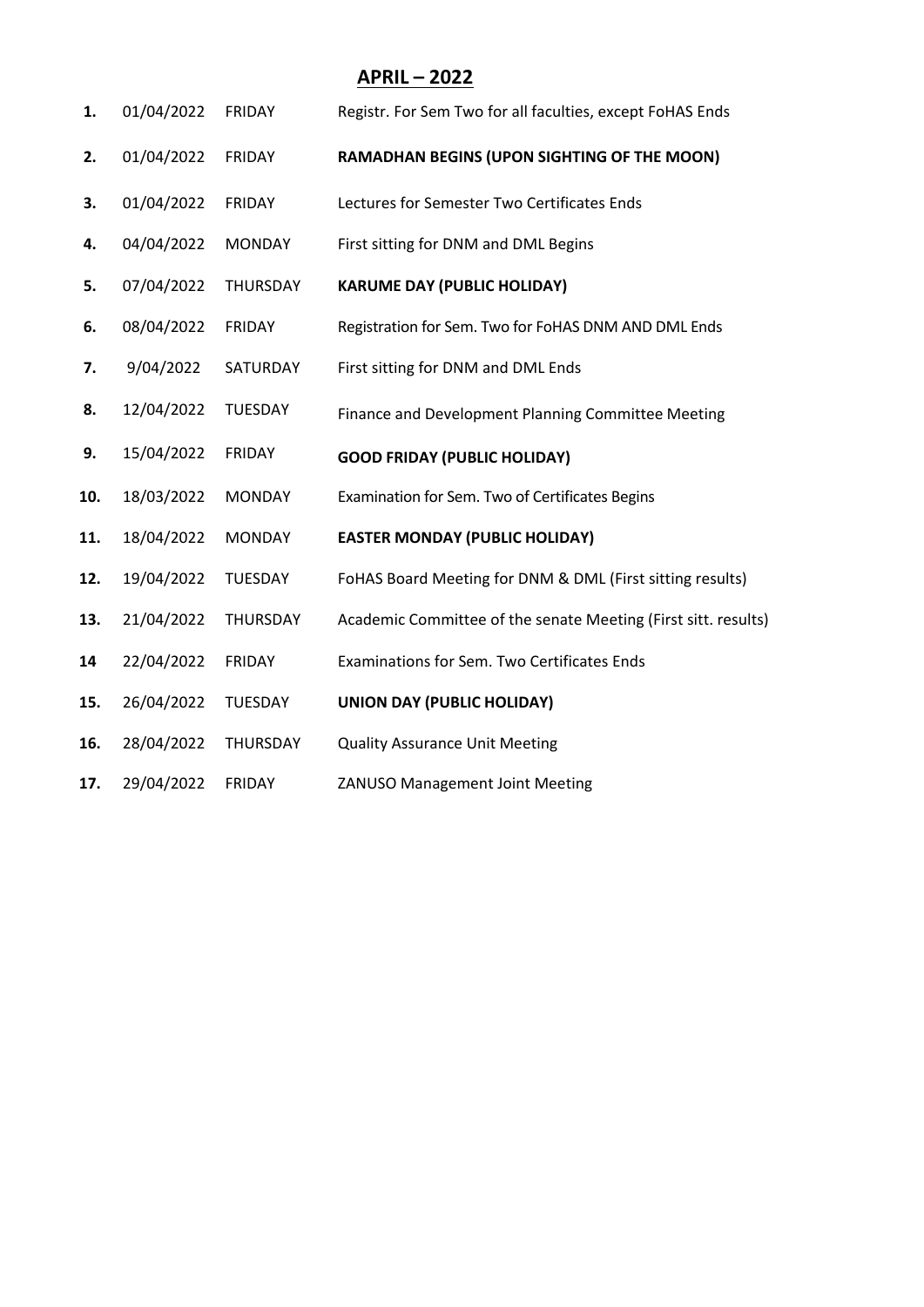# **MAY – 2022**

| 1.  | 01/05/2021       | SATURDAY       | <b>LABOUR DAY (PUBLIC HOLIDAY)</b>                              |  |  |  |
|-----|------------------|----------------|-----------------------------------------------------------------|--|--|--|
| 2.  | 02/05/2022       | <b>MONDAY</b>  | EID AL-FITR (PUBLIC HOLIDAY)                                    |  |  |  |
| 3.  | 03/05/2022       | <b>TUESDAY</b> | EID AL-FITR (PUBLIC HOLIDAY)                                    |  |  |  |
| 4.  | 12/05/2022       | THURSDAY       | ICE Board Meeting for Sem. Two Certificates Results             |  |  |  |
| 5.  | 19/05/2022       | THURSDAY       | <b>Senate Meeting</b>                                           |  |  |  |
| 6.  | 19/05/2022       | THURSDAY       | <b>IPGSR Board Meeting</b>                                      |  |  |  |
| 7.  | 20/05/2022       | <b>FRIDAY</b>  | Inter-Semester Break for Certificates Ends                      |  |  |  |
| 8.  | 26/05/2022       | THURSDAY       | <b>Council Meeting</b>                                          |  |  |  |
| 9.  | 27/05/2022       | <b>FRIDAY</b>  | ZANUSO Management Joint Meeting                                 |  |  |  |
|     | <b>JUNE-2022</b> |                |                                                                 |  |  |  |
| 1.  | 07/06/2022       | <b>TUESDAY</b> | <b>Students Welfare Committee Meeting</b>                       |  |  |  |
| 2.  | 02/06/2022       | THURSDAY       | <b>IPGSR Committee Meeting</b>                                  |  |  |  |
| 3   | 06/06/2022       | Monday         | First sitt.& Supplementary Examinations for Certificates Begins |  |  |  |
| 4.  | 08/06/2021       | WEDNESDAY      | <b>Library Board Meeting</b>                                    |  |  |  |
| 5   | 10/06/2022       | <b>FRIDAY</b>  | First sitt.& Supplementary Examinations for Certificates Ends   |  |  |  |
| 6.  | 15/06/2022       | WEDNESDAY      | <b>Faculty Boards' Meetings</b>                                 |  |  |  |
| 7.  | 15/06/2022       | WEDNESDAY      | FoHAS Board Meeting (Non-Examination Agenda)                    |  |  |  |
| 8.  | 19/06/2022       | SUNDAY         | Lectures for Sem Two for Weekends Diplomas Ends                 |  |  |  |
| 9.  | 22/06/2022       | WEDNESDAY      | Deans and Directors Committee Meeting                           |  |  |  |
| 10. | 23/06/2022       | THURSDAY       | ICE Board Meeting (Certif. First Sitt.& Supp Exam. Results)     |  |  |  |
| 11. | 24/06/2022       | <b>FRIDAY</b>  | ZANUSO Management Joint Meeting                                 |  |  |  |
| 12. | 25/06/2022       | SATURDAY       | Examination for Sem Two. for weekend Diploma Begins             |  |  |  |
| 13. | 30/06/2022       | THURSDAY       | Academic Committee of the Senate Meeting                        |  |  |  |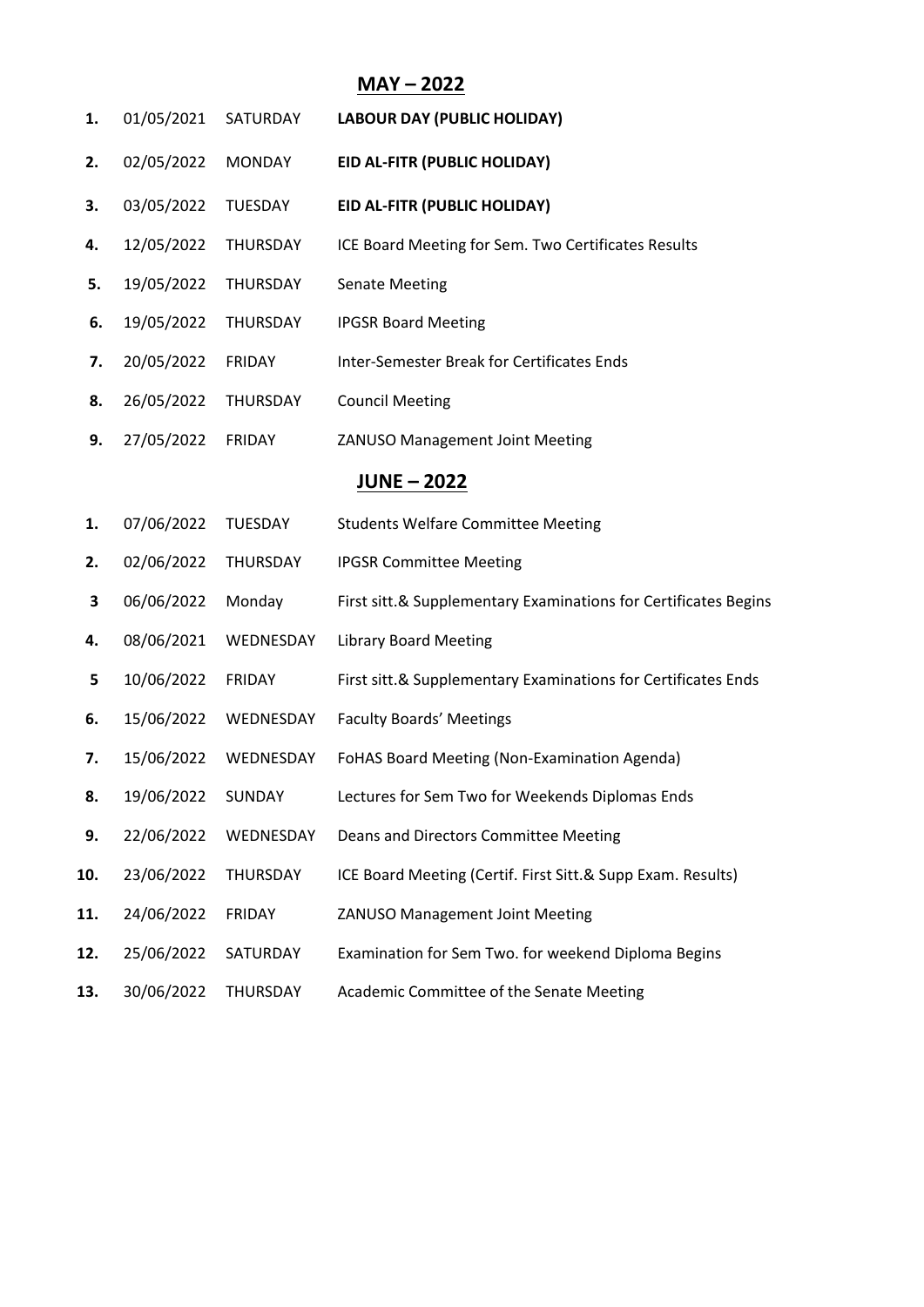|     |            |                 | <b>JULY-2022</b>                                                 |
|-----|------------|-----------------|------------------------------------------------------------------|
| 1.  | 01/07/2022 | <b>FRIDAY</b>   | Lectures for Semester Two for all Faculties except FoHAS Ends    |
| 2.  | 04/07/2022 | <b>MONDAY</b>   | <b>Examination for Semester Two begins</b>                       |
| 3.  | 05/07/2022 | <b>MONDAY</b>   | Clinical Practice for Semester Two for DNM & DMLS Begins         |
| 4.  | 07/07/2022 | THURSDAY        | <b>SABA SABA DAY (PUBLIC HOLIDAY)</b>                            |
| 5.  | 09/07/2022 | SATURDAY        | EID AL-HAJJ (PUBLIC HOLIDAY)                                     |
| 6.  | 10/07/2022 | SATURDAY        | Examinations for Semester Two for Week End Diplomas Ends         |
| 7.  | 11/07/2022 | <b>MONDAY</b>   | Long Vacation for Weekend Diplomas Begins                        |
| 8.  | 12/07/2022 | <b>TUESDAY</b>  | Finance and Development Planning Committee Meeting               |
| 9.  | 15/07/2022 | <b>FRIDAY</b>   | Examination for Semester Two for all faculties except FoHAS Ends |
| 10. | 18/07/2022 | <b>MONDAY</b>   | Long Vacation for Faculties Begins                               |
| 11. | 21/07/2022 | THURSDAY        | Deans and Directors Committee Meeting                            |
| 12. | 22/07/2022 | <b>FRIDAY</b>   | <b>Examinations Committee Meeting</b>                            |
| 13. | 26/07/2022 | TUESDAY         | Undergraduate Studies Committee Meeting                          |
| 14. | 25/07/2022 | <b>MONDAY</b>   | Field Attachment & Teaching Practice for All Faculties Begin     |
| 15. | 28/07/2022 | <b>THURSDAY</b> | <b>Construction and Maintenance Committee Meeting</b>            |
| 16. | 29/07/2022 | <b>FRIDAY</b>   | Lectures for Semester Two for FoHAS DNM &DML Ends                |

# **AUGUST – 2022**

| 1.  | 01/08/2022 | <b>MONDAY</b>   | Examinations for Semester Two for FoHAS DNM and DML Begins       |  |
|-----|------------|-----------------|------------------------------------------------------------------|--|
| 2.  | 01/08/2022 | <b>MONDAY</b>   | <b>ICE Board Meeting</b>                                         |  |
| 3.  | 3-5/8/2022 | WED-FRI         | <b>Faculties Board Meetings</b>                                  |  |
| 4.  | 04/08/2022 | <b>THURSDAY</b> | Administrative Staff Appointments and Promotions Commit. Meeting |  |
| 5.  | 06/08/2022 | SATURDAY        | <b>External Examiners Board Meeting Begins</b>                   |  |
| 6.  | 07/08/2022 | <b>SUNDAY</b>   | <b>External Examiners Board Meeting Ends</b>                     |  |
| 7.  | 08/08/2022 | <b>MONDAY</b>   | <b>NANE NANE DAY (PUBLIC HOLIDAY)</b>                            |  |
| 8.  | 09/08/2022 | <b>TUESDAY</b>  | <b>Senate Meeting</b>                                            |  |
| 9.  | 11/08/2022 | <b>THURSDAY</b> | Academic Staff Appointments and Promotions Commit. Meeting       |  |
| 10. | 12/08/2022 | <b>FRIDAY</b>   | Examinations for Semester Two for FoHAS DNM and DML Ends         |  |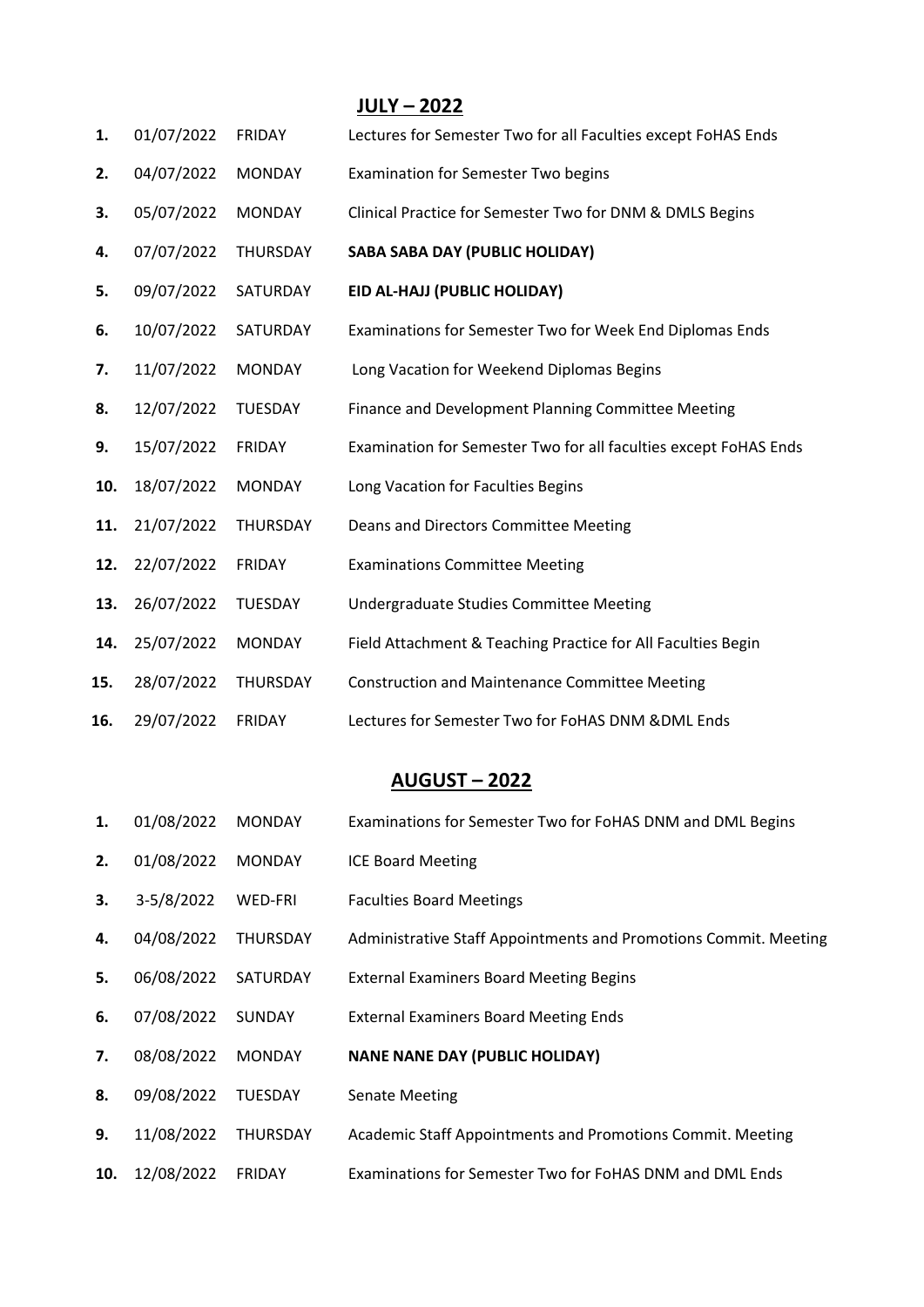| 11. | 13/08/2022 | <b>FRIDAY</b>  | Clinical Practice for Semester Two for DNM & DMLS Ends |
|-----|------------|----------------|--------------------------------------------------------|
| 12. | 15/08/2022 | <b>MONDAY</b>  | Long Vacation for FoHAS, DNM and DML Begins            |
| 13. | 23/08/2022 | <b>TUESDAY</b> | <b>Admission Committee Meetings</b>                    |
| 14. | 25/08/2022 | THURDAY        | <b>FoHAS Boards' Meetings</b>                          |
| 15. | 30/08/2022 | <b>TUESDAY</b> | Deans and Directors Committee Meetings                 |
| 16. | 24/08/2021 | TUESDAY        | <b>Admissions Committee Meeting</b>                    |

#### **SEPTEMBER – 2022**

- **1.** 01/09/2022 THURSDAY Academic Committee of the Senate Meeting
- **2.** 02/09/2022 FRIDAY Field Attachment & Teaching Practice for FBA & FASS Ends
- **3.** 15/09/2022 THURSDAY Council Meeting
- **4.** 16/09/2022 FRIDAY Field Attachment & Teaching Practice for FLS & FoE Ends
- **5.** 20/09/2022 TUESDAY Admissions Committee Meeting
- **6.** 29/09/2022 THURSDAY Deans and Directors Committee Meeting

#### **OCTOBER – 2022**

- **1.** 01/10/2022 SATURDAY First Sitting & Supp. Examsfor Sem. Two for Weekend Diploma Begins
- **2.** 03/10/2022 MONDAY First Sitting & Supp. Examsfor Sem. Two for All Faculties Begins
- **3.** 03/10/2022 MONDAY First Sitting & Supp. Examsfor Sem. Two for DNM& DML Begins
- **4.** 04/10/2022 TUESDAY Graduation Ceremony Committee Meeting
- **5.** 07/10/2022 FRIDAY Long Vacation for All Faculties, BSCP, BSN and DNM & DMLS Ends
- **6.** 08/10/2022 SATURDAY **MAULID DAY (PUBLIC HOLIDAY)**
- **7.** 09/10/2022 FRIDAY First Sitting & Supp. Exams for Sem. Two for Weekend Diploma Ends
- **8.** 12/10/2022 WEDNESDAY Finance and Development Planning Committee Meeting
- **9.** 14/10/2022 FRIDAY **NYERERE DAY (PUBLIC HOLIDAY)**
- **10.** 17/10/2022 MONDAY First Sitting & Supp. Exams for Sem. Two for All Faculties Ends
- **11.** 17/10/2022 MONDAY First Sitting & Supp. Examsfor Sem. Two for DNM& DML Ends
- **12.** 19/10/2022 WEDNESDAY Graduation Ceremony Committee Meeting
- **14.** 27/10/2022 TUESDAY Council Meeting
- **15.** 27/10/2022 TUESDAY ICE Board Meeting